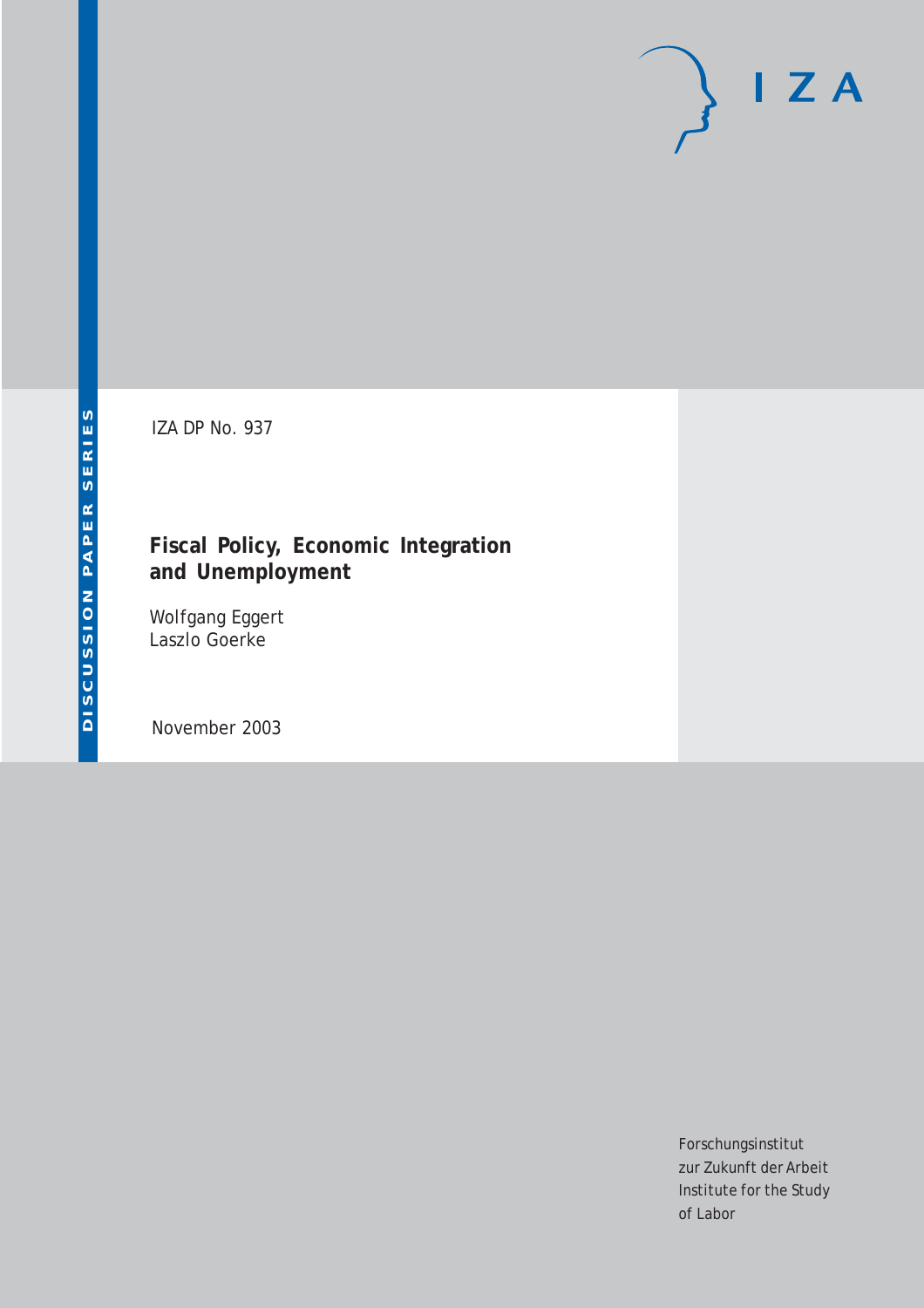# **Fiscal Policy, Economic Integration and Unemployment**

# **Wolfgang Eggert**

*University of Konstanz, CoFE and CESifo* 

# **Laszlo Goerke**

*Johannes Gutenberg University of Mainz, CESifo and IZA Bonn* 

## Discussion Paper No. 937 November 2003

IZA

P.O. Box 7240 D-53072 Bonn Germany

Tel.: +49-228-3894-0 Fax: +49-228-3894-210 Email: [iza@iza.org](mailto:iza@iza.org)

This Discussion Paper is issued within the framework of IZA's research area *Internationalization of Labor Markets.* Any opinions expressed here are those of the author(s) and not those of the institute. Research disseminated by IZA may include views on policy, but the institute itself takes no institutional policy positions.

The Institute for the Study of Labor (IZA) in Bonn is a local and virtual international research center and a place of communication between science, politics and business. IZA is an independent, nonprofit limited liability company (Gesellschaft mit beschränkter Haftung) supported by Deutsche Post World Net. The center is associated with the University of Bonn and offers a stimulating research environment through its research networks, research support, and visitors and doctoral programs. IZA engages in (i) original and internationally competitive research in all fields of labor economics, (ii) development of policy concepts, and (iii) dissemination of research results and concepts to the interested public. The current research program deals with (1) mobility and flexibility of labor, (2) internationalization of labor markets, (3) welfare state and labor market, (4) labor markets in transition countries, (5) the future of labor, (6) evaluation of labor market policies and projects and (7) general labor economics.

IZA Discussion Papers often represent preliminary work and are circulated to encourage discussion. Citation of such a paper should account for its provisional character. A revised version may be available on the IZA website ([www.iza.org](http://www.iza.org/)) or directly from the author.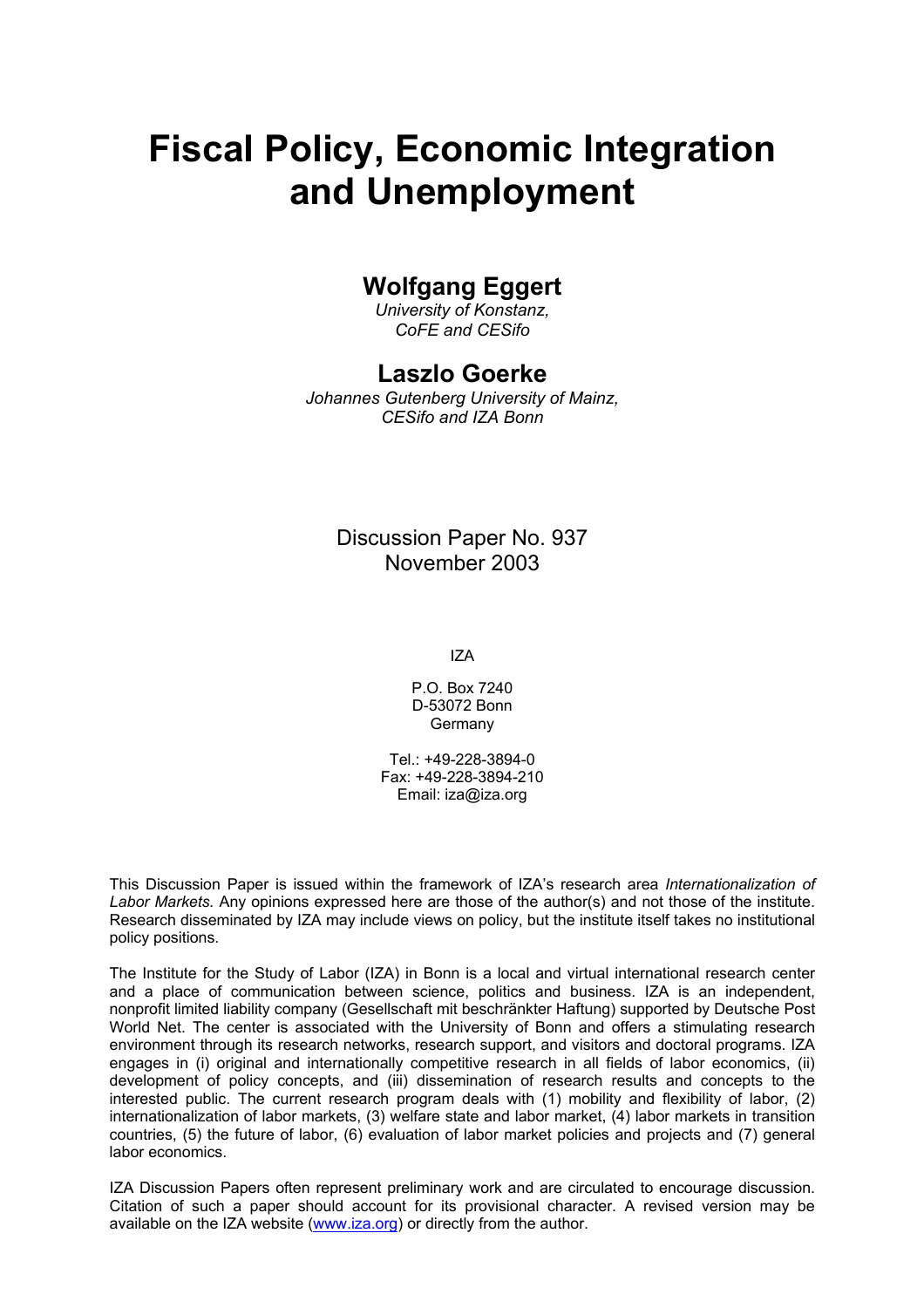IZA Discussion Paper No. 937 November 2003

# **ABSTRACT**

# **Fiscal Policy, Economic Integration and Unemployment**[∗](#page-2-0)

In this paper fiscal policy is examined for an open economy characterised by unemployment due to efficiency wages. We allow for capital and firm mobility in a model where the government chooses the level of wage, source-based capital and profit taxation. The taxing choices of governments are analyzed in scenarios which differ with respect to the constraints imposed on the set of available taxes and on the mobility of firms. As a general result, the welfare loss from labour market imperfections increases when tax bases become internationally mobile, which suggests an increasing relevance of domestic labour-market reforms when tax bases become global.

JEL Classification: H21, J41, J65

Keywords: optimal taxation, efficiency wages, unemployment

Corresponding author:

 $\overline{a}$ 

Laszlo Goerke Department of Economics (FB 03) Johannes Gutenberg University of Mainz 55099 Mainz Germany Email: [Laszlo.Goerke@uni-mainz.de](mailto:Laszlo.Goerke@uni-mainz.de)

<span id="page-2-0"></span><sup>∗</sup> We thank Clemens Fuest, Rupert Sendlhofer, as well as participants of a seminar in Göttingen, a CESifo Workshop on Public Economics in Munich, the APET conference in Paris, the EEA annual meeting in Venice, the IIPF congress in Helsinki, and the SGVS meeting in Bern for helpful comments.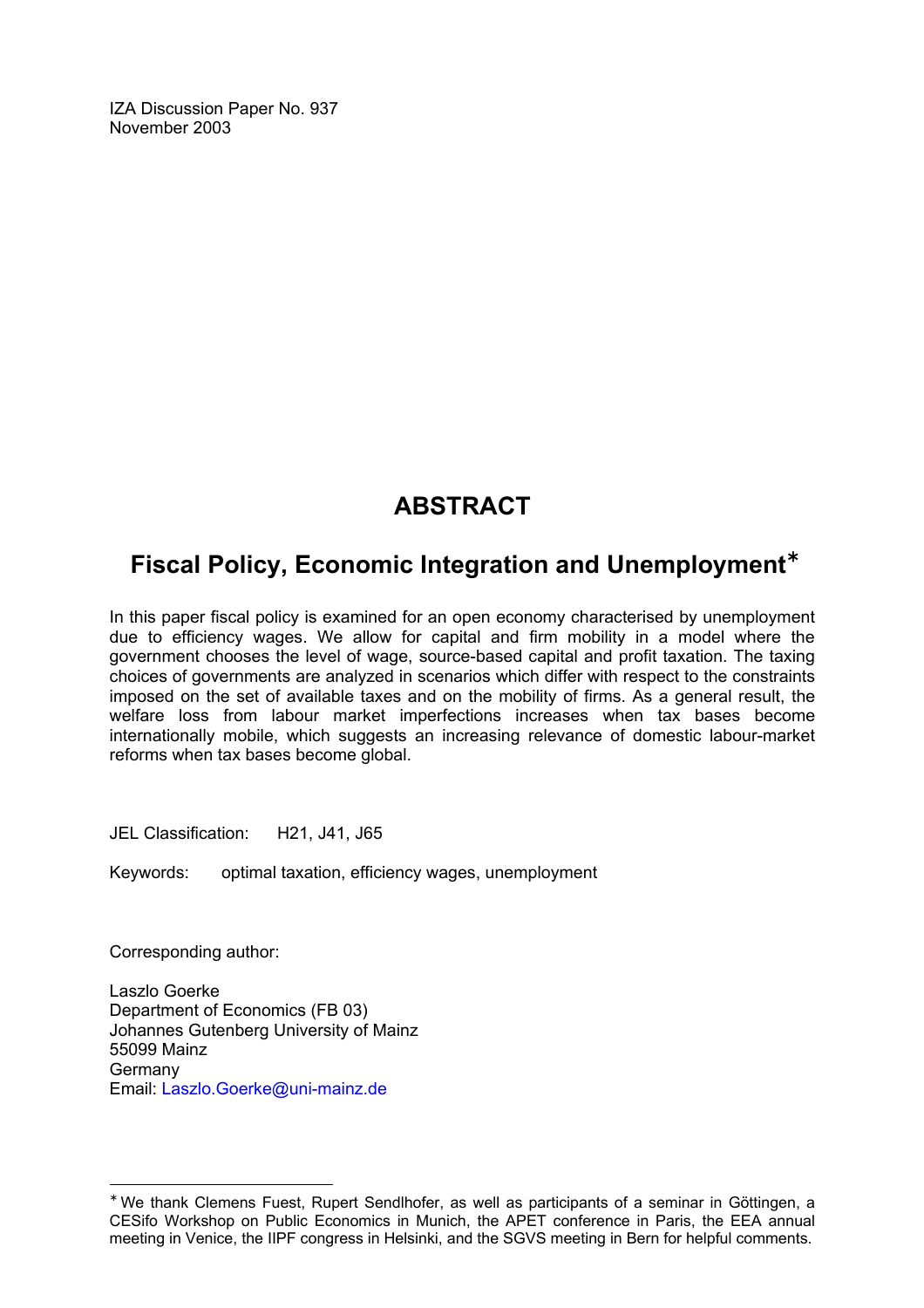# **1 Introduction**

It is a core result of the literature on tax competition that decentralised decision-making by countries leads to an inefficient choice of tax policies when the taxing ability of governments is limited by geographic borders. In such an environment, the only feasible form of capital taxation is source-based. However, this form of taxation typically distorts the production decisions of firms. From this observation the literature often concludes that the welfare losses from decentralised fiscal decision-making can only be avoided by delegation of fiscal decisions to a supranational institution, or by the harmonisation of  $\text{tax rates}$ <sup>1</sup> In general, the respective analyses presume competitive labour markets.

The initial hypothesis of the present contribution is that unemployment has a notable effect on the gains and losses from tax harmonisation. This theoretical claim is motivated by the evidence summarised in Table 1. Including all 15 EU-member states and Switzerland into our sample, it can be noted from the first row of Table 1 that 11 of these countries supported further measures of tax coordination in the recent past.<sup>2</sup> While Luxembourg, Switzerland and Austria tended to oppose tax coordination, Belgium and the UK took intermediate positions. Dividing our sample of 16 countries into three (almost) equal-sized groups  $(5, 5, 6)$ , according to the prevailing level of unemployment, we find that the three countries which viewed tax harmonisation sceptically, plus the Netherlands and Portugal, make up the group which is characterised by the lowest unemployment rates. This suggests that a better national labour market performance enables countries to pursue a competitive policy on the international capital market and, hence, induces them to oppose measures of tax harmonisation. There will, of course, be other determinants of a country's attitude towards tax harmonisation. For example, there is a recent literature which rationalises the view that especially countries with a relatively large financial sector may find it profitable to engage in competition for mobile capital (Eggert and Kolmar 2002, Huizinga and Nielsen 2003). Rows three and four in Table 1 provide support for this view.

In this paper, we concentrate on the impact of unemployment. Adopting the efficiency wage framework by Shapiro and Stiglitz (1984), the paper makes three contributions: it represents, to our knowledge, the first analysis of tax competition in an efficiency

<sup>&</sup>lt;sup>1</sup>For excellent surveys of the tax competition literature with perfect labour markets see Wilson (1999), Haufler (2001a), Oates (1999). See also Fuest, Huber and Mintz (2003).

<sup>2</sup>Any indicator of a country's attitude towards tax harmonisation is arbitrary to some degree. An operational measure which we have used in Table 1 is the willingness to agree to the introduction of a minimum tax on interest income. See European Commission (1998) and European Commission (2001). For the purpose of this paper, tax harmonisation and tax coordination are regarded as synonyms.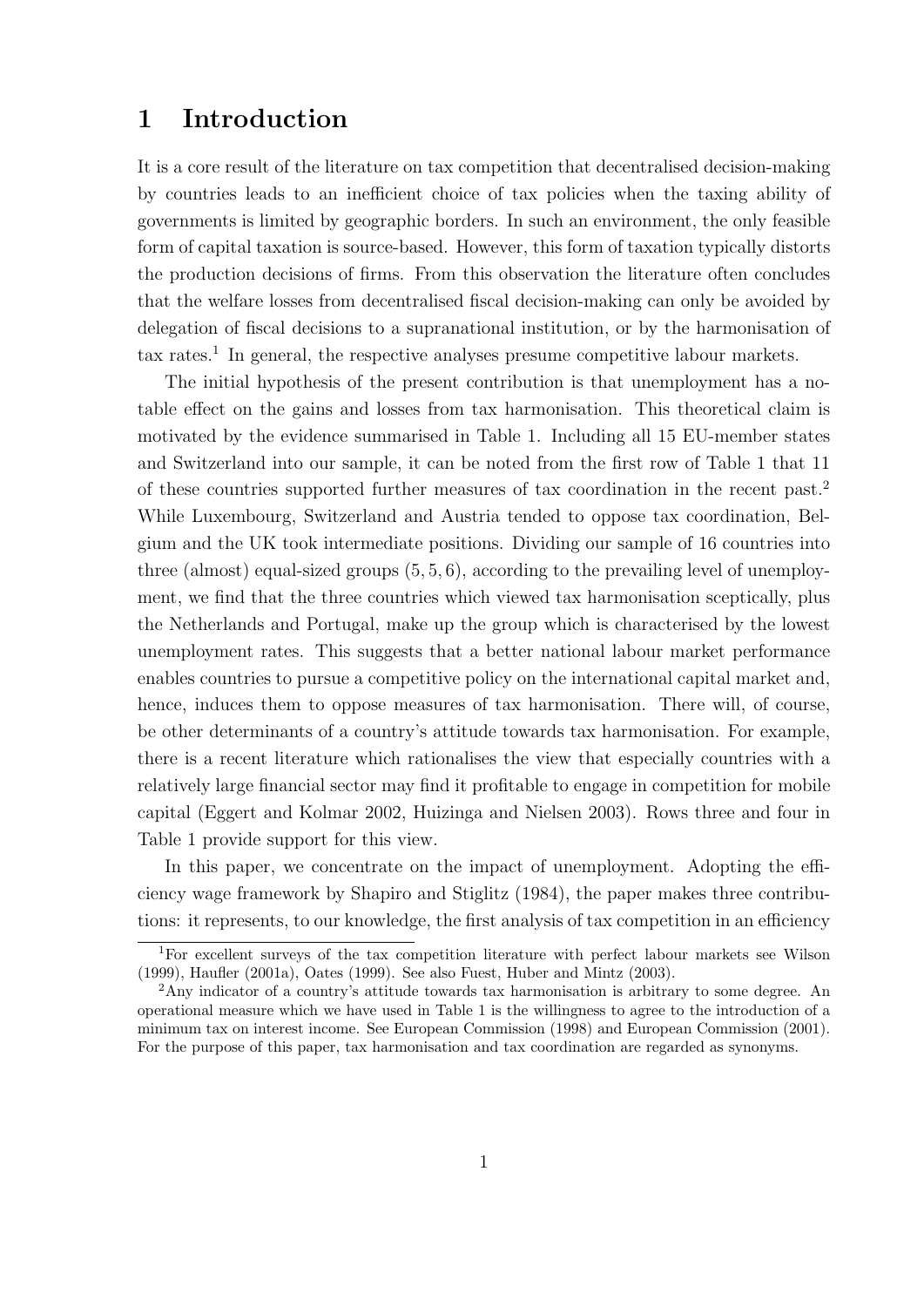| Criterion                             |                         |                                  |                                                      |
|---------------------------------------|-------------------------|----------------------------------|------------------------------------------------------|
| Attitude towards<br>tax harmonization | sceptical<br>L, SW, A   | intermediate<br>UK, B            | positive<br>DK, FI, F, D, GR,<br>IR, I, NL, P, ES, S |
| Unemployment                          | low<br>A, L, NL, SW, P  | intermediate<br>DK, D, IR, S, UK | high<br>B, FI, F, GR, I, ES                          |
| Financial Intermediation:             |                         |                                  |                                                      |
| - number of employees                 | high                    | intermediate                     | low                                                  |
|                                       | IR, L, NL, SW, UK       | A, B, F, D, I                    | DK, FI, GR, ES, P, S                                 |
| - value-added                         | high<br>A, B, L, SW, UK | intermediate<br>DK, D, I, NL, ES | $\log$<br>FI, F, GR, IR, P, S                        |
|                                       |                         |                                  |                                                      |

A-Austria, B-Belgium, DK-Denmark, FI-Finland, F-Frankreich, D-Germany, GR-Greece, IR-Ireland, I-Italy, L-Luxembourg, NL-Netherlands, P-Portugal, ES-Spain, S-Sweden, SW-Switzerland, UK-United Kingdom (for data sources see the Appendix A).

Table 1: Attitude to Tax Harmonisation, Unemployment, and Size of Financial Sector.

wage model with unemployment.<sup>3</sup> In particular, the paper provides a workhorse model for analysing issues of optimal taxation in the presence of labour market imperfections. Moreover, our analysis indicates that inefficiencies on the labour market and inefficiencies caused by tax competition are 'additive' in the sense that their adverse welfare effects mutually intensify each other. The reason is that governmental choice of capital taxes in an open economy is generally constrained by the downward pressure on taxes caused by tax competition. As a consequence, the scope for fiscal policy to counteract the imperfections on the national labour markets is limited. Coordination in tax matters is, thus, the more beneficial the more pronounced the distortions on the domestic labour market are. Our result, hence, rationalises the empirical observations of Table 1. Finally, we distinguish a setting with mobile capital but immobile firms and a world in which capital and firms can migrate. To our knowledge, the present paper is the first which allows for a characterisation of the economic mechanisms that determine the choice of tax rates when there is unemployment with capital and firm mobility.

<sup>3</sup>Issues of optimal taxation in the presence of mobile capital and unemployment have previously been analysed exclusively in collective bargaining frameworks. See, among others, Fuest and Huber (1999), Boeters and Schneider (1999), Lorz and Stähler (2001), Koskela and Schöb (2002b) and Richter and Schneider (2001). Wilson (1990) analyses tax competition in an efficiency wage model, but presumes a two-sector economy, in which a monitoring problem exists solely in the primary sector. Thus, workers who do not find a job in the primary obtain employment in the secondary sector. Accordingly, Wilson's analysis does not deal with the topic of interest of the present paper, namely the impact of unemployment on the gains and losses from capital taxation and tax coordination in an open economy.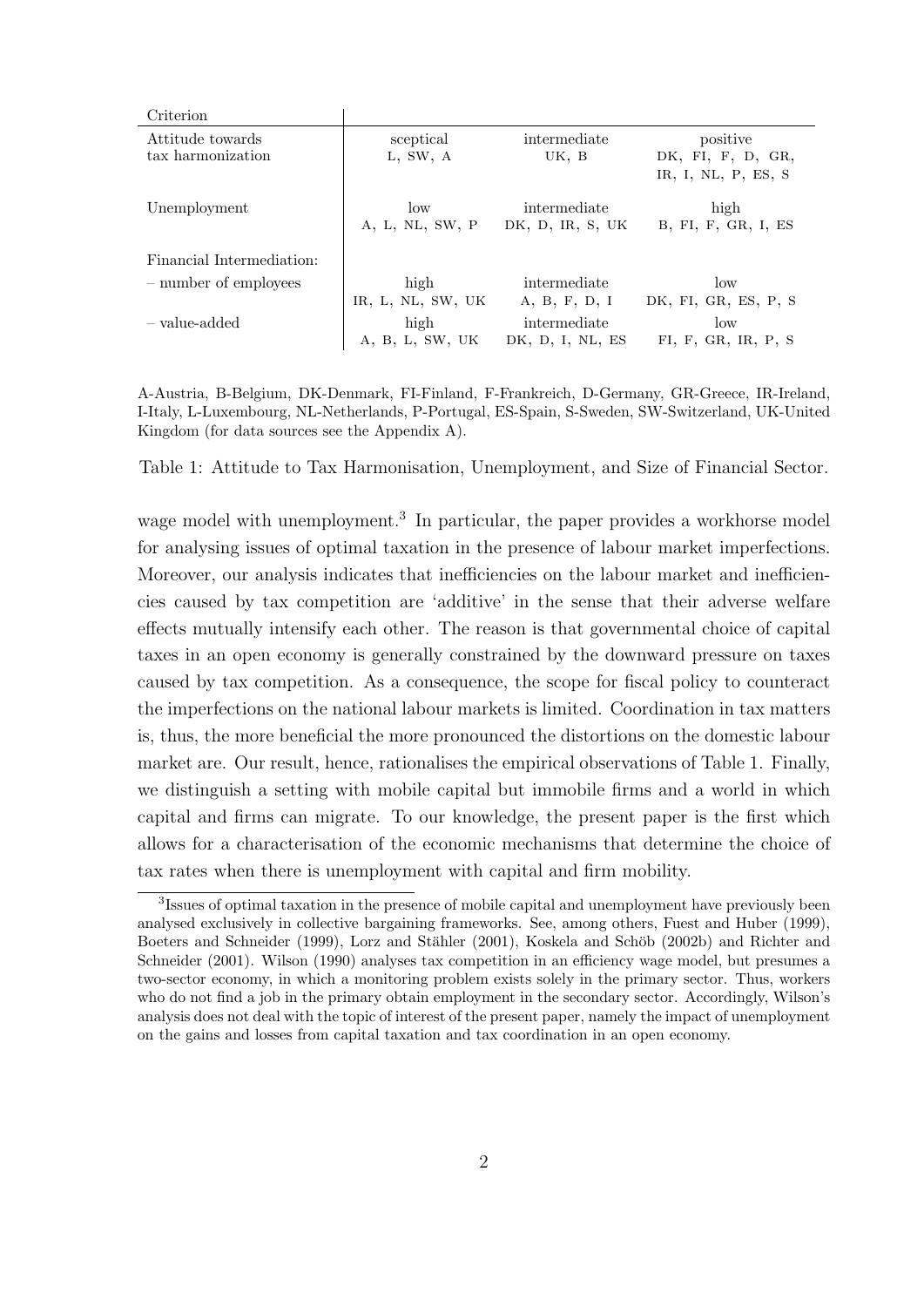The paper is structured as follows. Section 2 presents the workhorse model of unemployment and derives the political equilibrium in the absence of firm mobility. We discuss the structure of the fiscal scenarios that we analyse at the beginning of Section 3 and then characterise fiscal policy in the presence of firm immobility. Section 4 extends the analysis to a setting in which firms can migrate. Section 5 concludes.

# **2 The model**

Consider a small open economy which competes for mobile capital on an international market, taking world-market prices as given. World capital supply is fixed. To focus on the impact of unemployment on the welfare effects of a strategic use of tax policy and tax harmonisation, identical countries are assumed. In the initial set-up firms are immobile and their number is given.

The country under investigation is inhabited by a continuum of internationally immobile and identical individuals. We allow individuals to choose their work effort, i.e. the qualitative component of labour supply, and suppose that its quantitative counterparts, that is participation and hours, are fixed. Effort choices are an employee's private information. Since providing effort creates disutility, employees have an incentive to deliver as little effort as possible if no costs are associated with low effort. For simplicity, let us assume that effort can only take two values, zero or the positive and exogenously given level required by firms. To provide employees with an incentive not to shirk and to deliver the required effort, a firm attempts to pay a wage above the wage paid by other firms. The wage differential generates a loss to a worker who is caught providing too little effort and fired for doing so. The desire of each individual firm to exceed the equilibrium wage results in an efficiency wage in excess of the market clearing level. This entails unemployment. Thus, in equilibrium the possibility of not being employed due to a job loss replaces the wage differential as the incentive which induces workers to provide the required level of effort.

In line with the approach which has generally been employed in the analysis of optimal taxation in the presence of labour market imperfections, unemployment takes the form of the labour supply of each individual worker only being in demand to a certain extent. Accordingly, individuals are identical not only ex ante but also ex post. This simplification allows to model the government's optimisation problem in terms of a representative agent.<sup>4</sup>

<sup>&</sup>lt;sup>4</sup>See, for example, Fuest and Huber (1999), Koskela and Schöb (2002b), Richter and Schneider (2001), and Kleven and Sørensen (2003).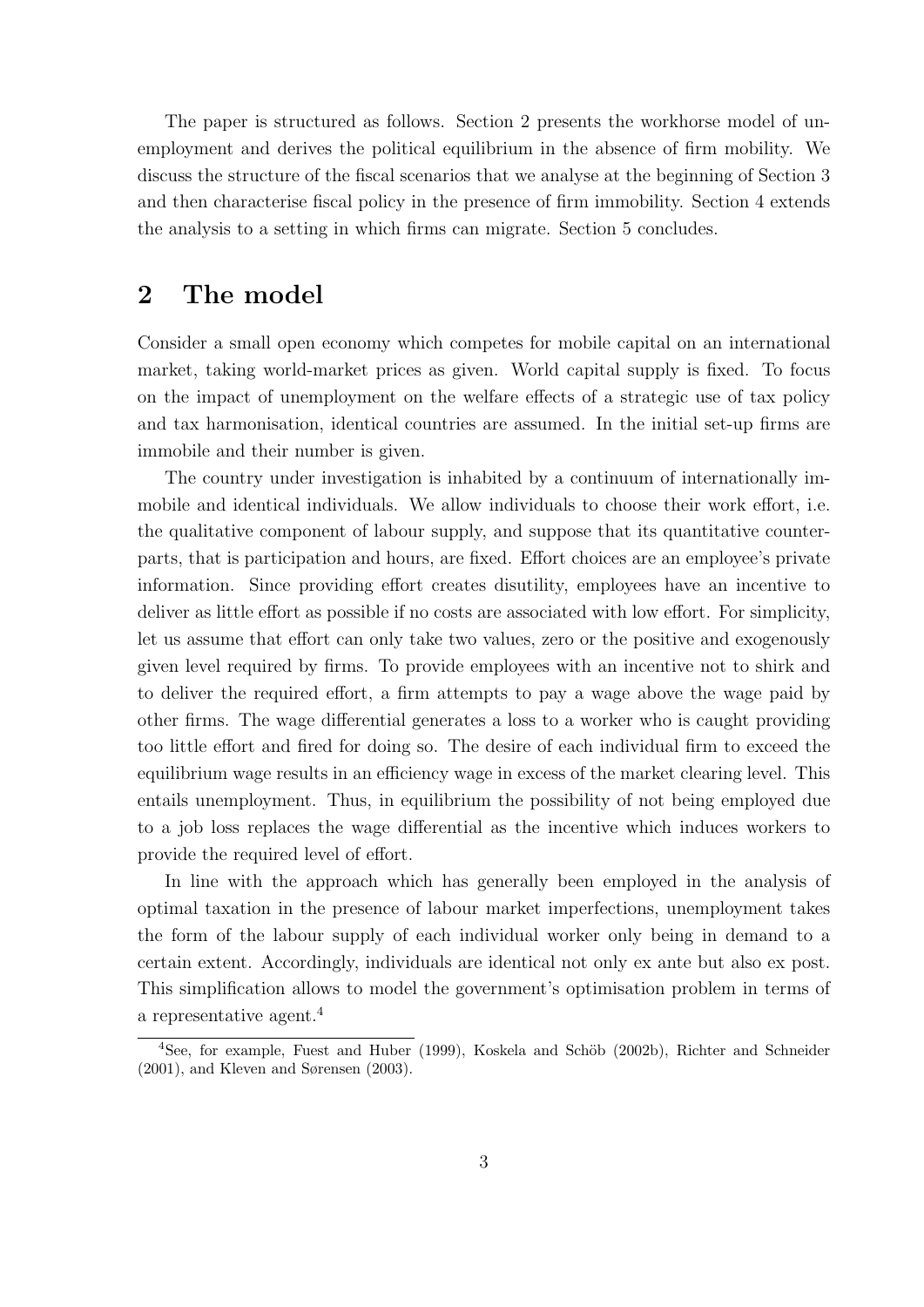#### **Government**

In each country a national authority (government) uses a source-based tax,  $t^s$ , on capital k, wage taxation,  $t^w$ , and a tax on profits in order to finance the public good, g, and unemployment benefits,  $B$ . Let  $n$  depict the employment rate in the economy and assume that each individual supplies one unit of labour but cannot be fully employed due to the monitoring problem. Using the private good as the numeraire and formulating our discussion in terms of unit taxation, the public budget constraint is

$$
g + B(1 - n) = tw n + ts k + tp,
$$
\n(1)

where  $t^p$  is the revenue from profit taxation.<sup>5</sup>

#### **Households**

As in the original model by Shapiro and Stiglitz (1984), individuals are risk-neutral, infinitely lived and discount future payments with the rate  $R, R > 0$ . They receive interest income for each unit of their capital endowment at the going world interest rate which equals the discount rate.<sup>6</sup> The instantaneous utility,  $U$ , of an individual consists of the monetary income and public good consumption,  $q$ , less the disutility from effort,  $e$ , which either conforms to the level required by firms,  $\bar{\epsilon} > 0$ , or equals its minimum level,  $e = 0$ . If an individual is employed, she will obtain the net wage,  $w - t^w$ , receive the return from the capital endowment, and any profits net of profit taxation,  $\pi$ . The instantaneous utility of an individual who provides the required level of effort can, hence, be expressed as:

$$
U(\bar{e}) = (w - t^w) + Rk + \pi - \bar{e} + g.
$$
\n
$$
(2)
$$

A job loss can occur for two distinct reasons. Individuals might shirk and are caught doing so with probability c per unit of time. Alternatively, there might be an exogenous shock which induces the firm to dismiss workers. The respective probability for a job loss is b. The probabilities b and c are sufficiently small, implying that the time periods under consideration are short, such that  $bc \approx 0$ . Accordingly, the expected life time utility of an employed non-shirker,  $V^{en}$ , can be expressed as  $V^{en}(\bar{e})R = w - t^{w} - \bar{e} +$ 

<sup>&</sup>lt;sup>5</sup>Since our focus is on the efficiency properties of the optimal tax structure we will, in line with the previous literature (e.g., Koskela and Schöb, 2002a, Koskela and Schöb, 2002b), focus on tax structures at given levels of  $g$  and  $B$ .<br><sup>6</sup>The model implies that all individuals have the same ownership stake in domestic firms which are

fully owned by residents. This allows to concentrate on the efficiency effects of taxation in an open economy with unemployment and makes tax exportation irrelevant. See Huizinga and Nielsen (1997) for a discussion of tax policy with cross-ownership of firms.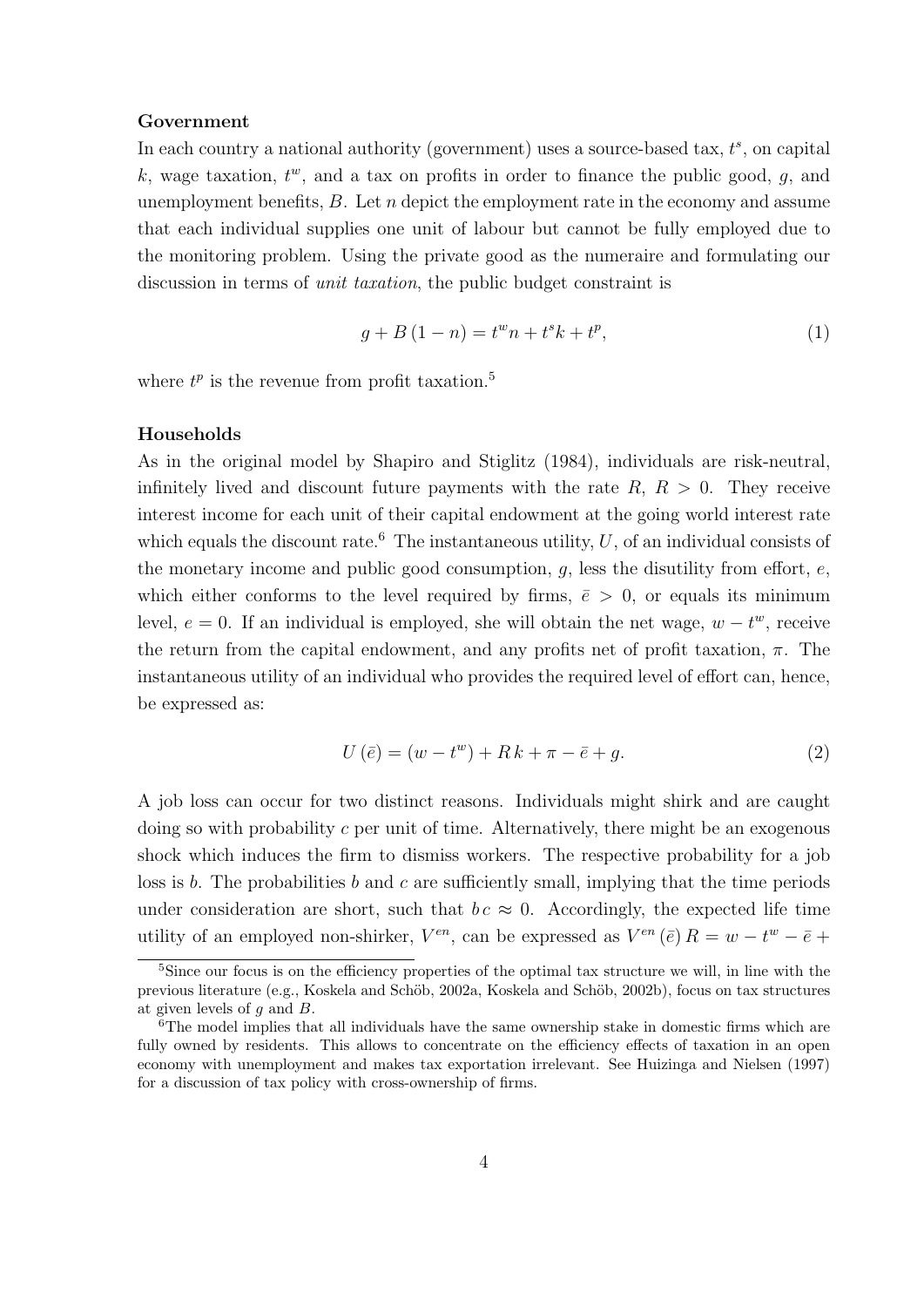$R k + \pi + g + b(V^u(\bar{e}) - V^{en}(\bar{e}))$ , where  $V^u(\bar{e})$  is the utility from being unemployed, which may depend on the choice of effort. Solving for  $V^{en}(\bar{e})$  yields:

$$
V^{en}(\bar{e}) = \frac{U(\bar{e}) + bV^{u}(\bar{e})}{b+R}.
$$
\n(3)

A shirker exerts an effort level of  $e = 0$ , also in any future job, and loses the job with probability  $b + c$ , but is otherwise identical to a non-shirker. The discounted utility stream of an employed shirker  $V^{es}(0)$  is then given by:

$$
V^{es}(0) = \frac{w - t^w + R k + \pi + g + (b + c)V^u(0)}{b + c + R}.
$$
\n(4)

An unemployed individual does not receive wage income and incurs no disutility from providing effort. The unemployed receives benefits, B, in addition to capital and any profit income.<sup>7</sup> Otherwise, the instantaneous utility is independent of the employment status.

The endogenously determined probability that a worker who has lost the job obtains a new one, the job acquisition rate, is denoted by a. The discounted utility stream of an unemployed non-shirker  $V^u(\bar{e})$ , who also provides the required level of effort  $\bar{e}$  in a future job, therefore, is

$$
V^{u}(\bar{e}) = \frac{B + R k + \pi + g + aV^{en}(\bar{e})}{a + R}.
$$
\n
$$
(5)
$$

The utility stream for a shirker is defined accordingly. The wage which warrants a positive level of effort by workers is defined by  $V^{en}(\bar{e}) \geq V^{es}(0)$ . Solving the equality for w yields:

$$
w = B + \bar{e} + \frac{\bar{e}}{c} (a + b + R) + t^{w}.
$$
 (6)

The efficiency wage is independent of capital income, profits and public good consumption because variations in these variables affect the utility from shirking and providing effort equally.

<sup>7</sup>In the present setting, positive transfers to unemployed, called unemployment benefits, cannot be derived as a consequence of optimal government behaviour. However, unemployment benefits are a fact of real life, and we have included them into our analysis for this reason. As long as there is a public sector revenue requirement, the level of unemployment benefits does not affect our conclusions in a world without firm mobility. In the presence of firm mobility (see Section 4) some predictions require an upper bound on unemployment benefits. Thus, we assume a positive level of transfers to unemployed throughout the paper.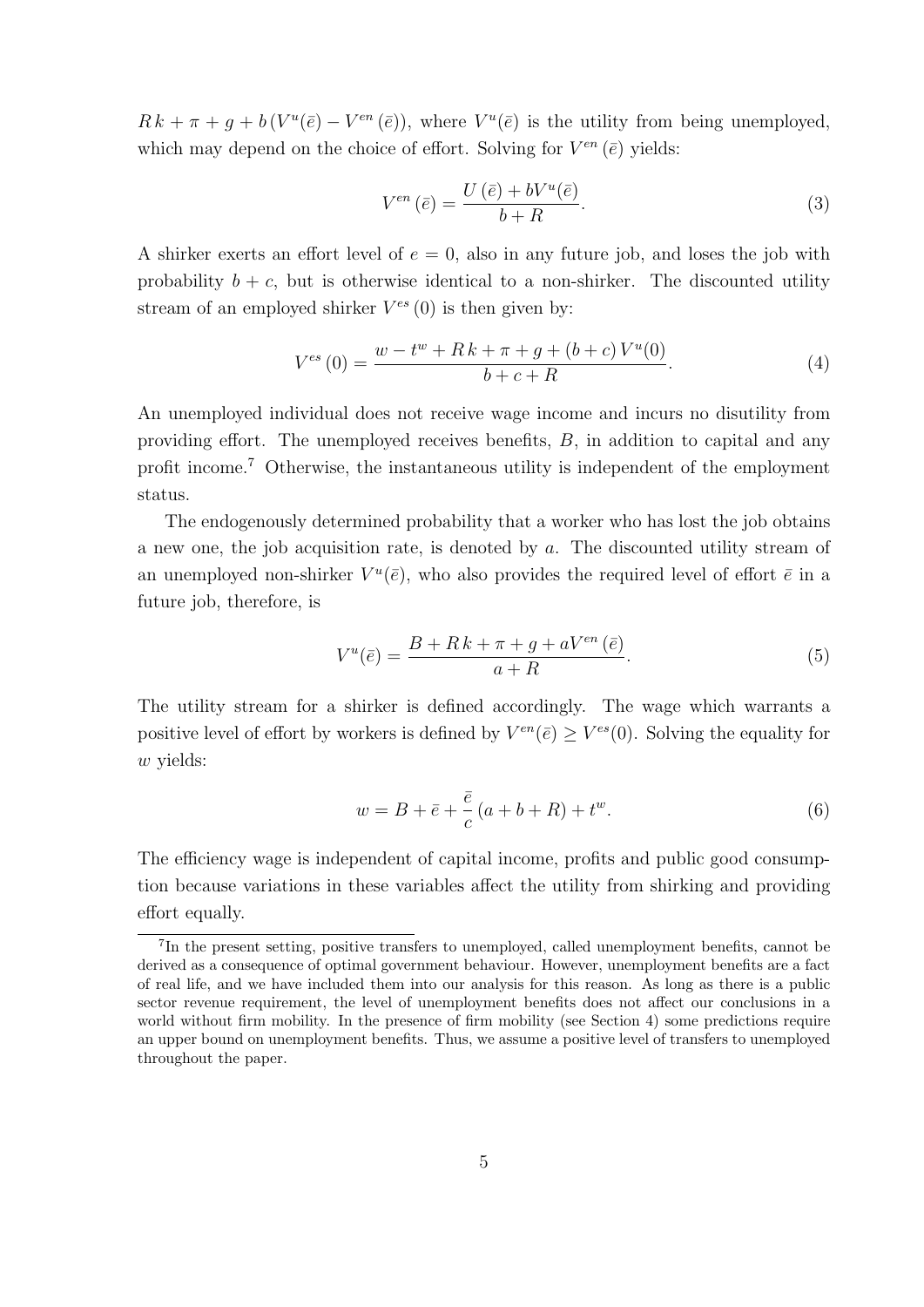A steady-state on the labour market requires that inflows into and outflows from unemployment are equal. Since labour supply is normalised to unity unemployment (or the unemployment rate) u is given by  $u = 1 - n$ . Because, moreover, no worker shirks in equilibrium, the steady-state equilibrium condition is  $b(1-u) = bn = a(1-n)$ . Substituting for  $\alpha$  in equation (6), and thus assuming that the probability of a job loss is determined endogenously, yields:

$$
w = B + \bar{e} + \frac{\bar{e}}{c} \left( \frac{b}{1-n} + R \right) + t^w.
$$
 (7)

The efficiency wage rises with unemployment benefits B, the required level of effort  $\bar{e}$  and the interest rate  $R$ , since variations in these variables imply that the utility from shirking increases relative to that of non-shirking. Moreover, as previously shown by Shapiro and Stiglitz (1984), a finite wage requires a positive unemployment rate  $u = 1 - n$ .

For later use it is helpful to explicitly compute the utility stream from employment,  $V^{en}(\bar{e})$ , and unemployment,  $V^{u}(\bar{e})$ , as functions of the exogenous variables. Substituting  $V^u(\bar{e})$  from equation (5) into the expression for  $V^{en}(\bar{e})$  from equation (3) – or vice versa –, solving the resulting expression and using (7) to replace for the efficiency wage gives:

$$
V^{en}(\bar{e}) = k + \frac{g + B + \pi}{R} + \frac{\bar{e}}{cR} \left( \frac{bn}{1 - n} + R \right) = V^{u}(\bar{e}) + \frac{\bar{e}}{c}.
$$
 (8)

In equilibrium, the (discounted) utility stream from being employed and not shirking exceeds the utility of an unemployed worker by the present value of the disutility of  $\bar{e}/c$ , which a shirker – who is fired with probability  $c$  – does not incur.

#### **Production**

There are many identical firms which use capital, k, and effective labour,  $v := \overline{e} n$ , as inputs. The production function  $f(v, k)$  can be interpreted as representing the technology of a single firm or as the aggregate production function of a set of identical firms. It is homogeneous of degree  $m \leq 1$  in  $\{v, k\}$ , for  $f_{ii} < 0 \ \forall i = v, k$ , where subscripts denote partial derivatives. Implicitly,  $m < 1$  presumes the use of a third factor of production such as land which gives rise to pure profits. Accordingly, our subsequent analysis will distinguish between the two cases of zero and positive profits. The Euler theorem then implies

$$
\varrho := v f_{vv} + k f_{vk} \le 0, \qquad \beta := v f_{kv} + k f_{kk} \le 0, \qquad \omega := f_{vk}^2 - f_{vv} f_{kk} \le 0, \quad (9)
$$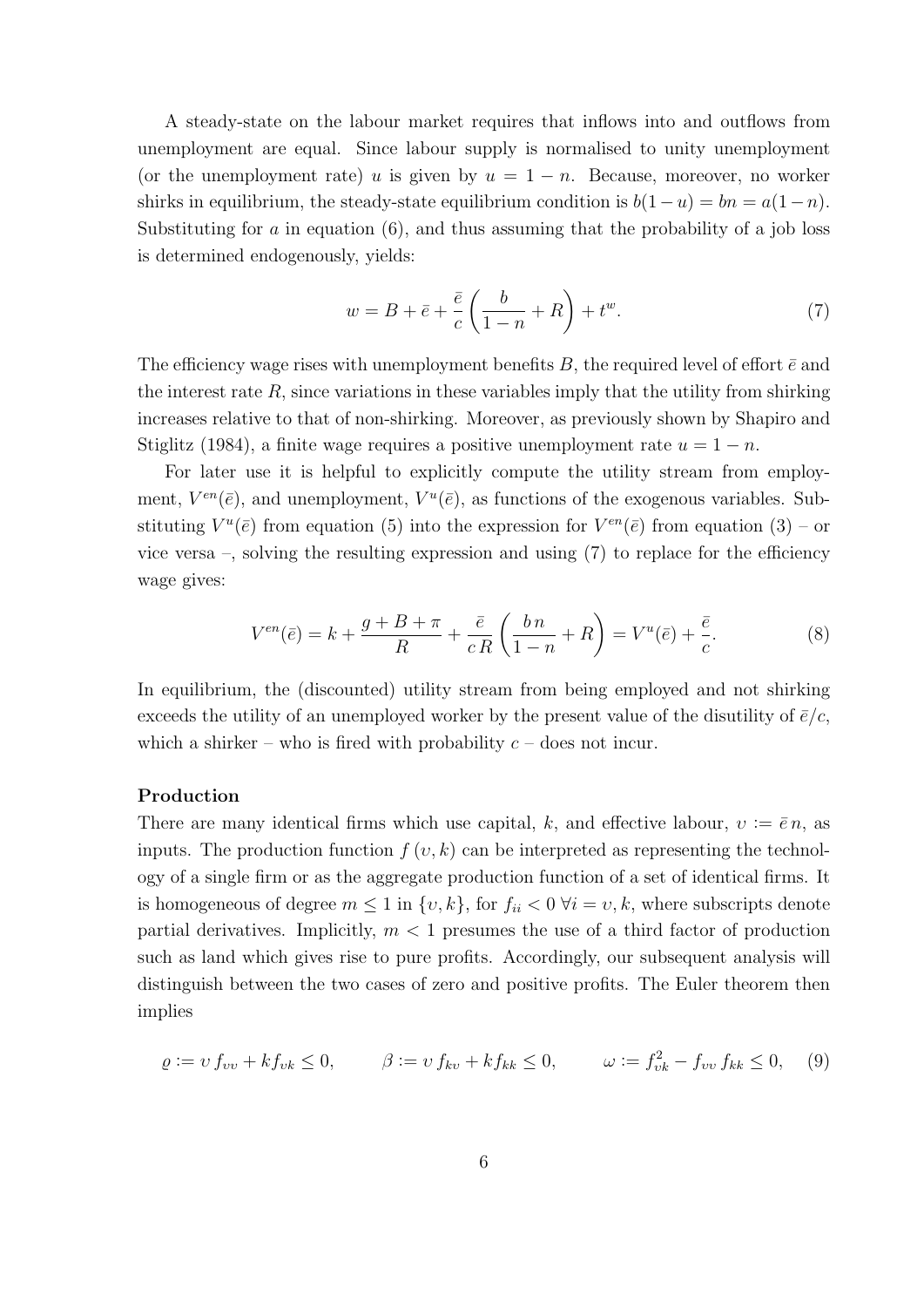where  $f_{kv} = f_{vk}$  from Young's theorem. The equalities in (9) will hold if the production function is linear homogeneous in  $v$  and  $k$ , while the inequalities will apply if it exhibits decreasing returns to scale. Let us assume, furthermore, that capital and effective labour are complements.<sup>8</sup> Firms maximize after-tax profits  $\pi$  :=  $\max [f(v, k) - wn - (R + t^s)k - t^p]$ . Using (7) in the profit definition, we obtain the following first-order conditions

$$
(n): \t\bar{e}f_v - B - \bar{e} - \frac{\bar{e}}{c}\left(R + \frac{b}{1-n}\right) - t^w = 0,\t(10a)
$$

(k): 
$$
f_k - R - t^s = 0.
$$
 (10b)

Since unemployment is given by  $u = 1 - n$  and because the marginal product of capital and labour depends on unemployment and capital input, the model implies that unemployment, capital input and the efficiency wage are determined jointly in equilibrium.

Let us now determine the response of firms to a change in taxation. Inspection of  $(10)$  already shows that  $t^p$  has no substitution effect on the factor demand decisions. Differentiating (10) and the definition of net profits, having substituted for the efficiency wage in the latter in accordance with equation (7), we get

$$
\begin{bmatrix}\n\bar{e}\left(\bar{e}f_{vv} - \frac{b}{c(n-1)^2}\right) & \bar{e}f_{vk} & 0 \\
\bar{e}f_{vk} & f_{kk} & 0 \\
0 & 0 & -1\n\end{bmatrix}\n\begin{bmatrix}\ndn \\
dk \\
d\pi\n\end{bmatrix} =\n\begin{bmatrix}\n0 & 1 & 0 \\
1 & 0 & 0 \\
k & n & 1\n\end{bmatrix}\n\begin{bmatrix}\ndt^s \\
dt^w \\
dt^p\n\end{bmatrix}.
$$
\n(11)

We may define for convenience  $H := bf_{kk} + c\bar{\epsilon}\omega (n-1)^2 < 0$ , where the inequality follows from (9). Applying Cramer's rule to (11), and maintaining the assumptions used to derive (9), we find

$$
n_{t^{s}} = \frac{c}{H} f_{vk} (n - 1)^{2} < 0, \qquad n_{t^{w}} = -\frac{c}{\bar{e} H} f_{kk} (n - 1)^{2} < 0, k_{t^{s}} = \frac{1}{H} (b - c \bar{e} f_{vv} (n - 1)^{2}) < 0, \qquad k_{t^{w}} = \frac{c}{H} f_{vk} (n - 1)^{2} < 0, \pi_{t^{s}} = -k < 0, \qquad \pi_{t^{w}} = -n < 0, \qquad (12)
$$

and short inspection shows that  $n_{t} = k_{t} = 0, \pi_{t} = -1$ , which is suggestive from the arguments given prior to (11).

<sup>&</sup>lt;sup>8</sup>Hence,  $f_{ij} > 0$   $\forall i \neq j = v, k$ . This assumption is fulfilled for standard production functions, such as Cobb-Douglas and CES.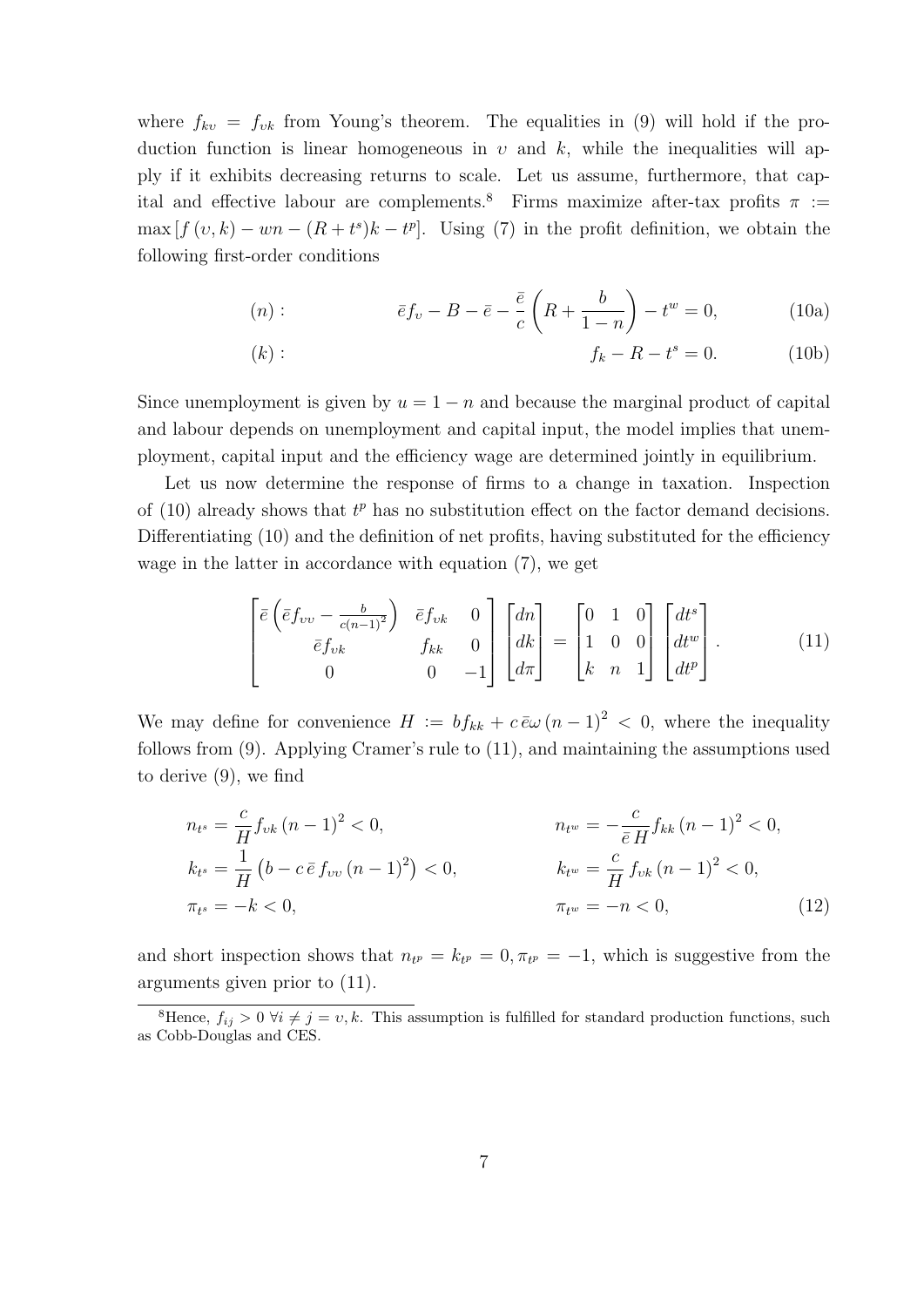#### **Political Equilibrium**

The government in each country maximizes the average discounted utility of an individual  $nV^{en} + (1 - n)V^{u}$  subject to the per-capita revenue requirement (1), taking as given private sector actions and the tax rates chosen by the other countries.<sup>9</sup>

Let us denote the vector of policy instruments by  $x := (t^s, t^w, t^p)$ . We may then write the Lagrangian for the government in the small country as

$$
\mathcal{L}(x,\lambda) = nV^{en} + (1-n)V^u - \lambda (g + B(1-n) - t^w n - t^s k - t^p),
$$
 (13)

where  $\lambda$  is the Lagrange parameter on the revenue constraint. Using (8) to substitute out for  $V^{en}$  and  $V^u$  in (13) we arrive at

$$
\mathcal{L}(x,\lambda) = \frac{Rk + \pi(x) + g + B}{R} + \frac{\bar{e}}{cR} \left( R + \frac{b}{1 - n(x)} \right) n(x)
$$

$$
- \lambda \left( g + B \left( 1 - n(x) \right) - t^w n(x) - t^s k(x) - t^p \right). \tag{14}
$$

After differentiation we obtain the following first-order conditions

$$
\mathcal{L}_{t^p} = \lambda - \frac{1}{R} \ge 0,\tag{15a}
$$

$$
\mathcal{L}_{t^s} = \frac{b \,\bar{e} \, n_{t^s} + (n-1)^2 \,(c \, \pi_{t^s} + \bar{e} \, R \, n_{t^s})}{c(n-1)^2 R} + \lambda \,(n_{t^s} (B + t^w) + t^s k_{t^s}) + \lambda k = 0,\qquad(15b)
$$

$$
\mathcal{L}_{t^{w}} = \frac{b \bar{e} n_{t^{w}} + (n-1)^{2} (c \pi_{t^{w}} + \bar{e} R n_{t^{w}})}{c(n-1)^{2} R} + \lambda (n_{t^{w}} (B + t^{w}) + t^{s} k_{t^{w}}) + \lambda n = 0, \quad (15c)
$$

where we have used the result  $n_{t} = k_{t} = 0$  from the discussion of the firm's first-order conditions (10) and  $\pi_{t^p} = -1$  in the derivation of (15a).<sup>10</sup> The interpretation of (15a) is straightforward. A marginal increase in the profit tax reduces net private consumption by exactly the present value of the public revenue gained. If, however,  $t^p$  is bounded, then  $\mathcal{L}_{t^p} > 0$  will hold, resulting in  $\lambda > 1/R$ . The argument is that the marginal costs of public funds, measured by  $\lambda$ , increase when public expenditure exceeds the revenue from profit taxation. In this case, the equilibrium value of  $\lambda$  is given by the first-order conditions (15b) and (15c), according to which the government trades the change in 'private' utility of residents (given by the fractions) against the utility from an increase

<sup>9</sup>Since payoffs do not change over time, the maximisation of the weighted sum of instantaneous utilities from employment and from unemployment is equivalent to maximising discounted utility streams.

 $10$ The assumption that labour and capital are complements is a sufficient but not a necessary condition for the existence of an interior solution for  $t^s, t^w$ . To see this, use the result that  $\lambda \geq 1/R$  and (12) in (15b) and (15c) in (15b) and (15c).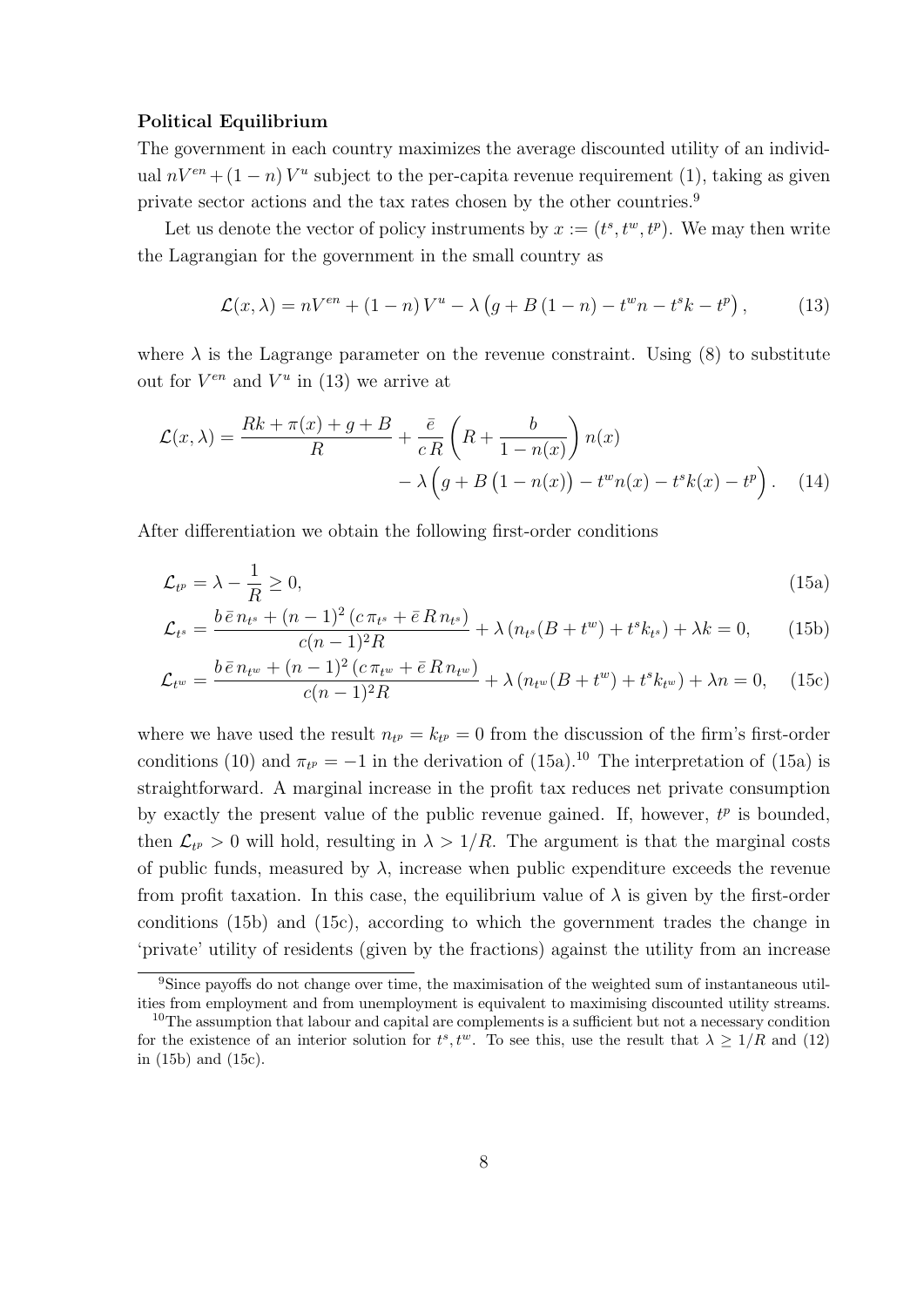in tax revenue caused by a change in  $t^w$  and  $t^s$ . The latter is evaluated at the equilibrium level of  $\lambda$ .

Using the results given by  $(12)$  in equations  $(15)$  yields the set of first-order conditions which we employ subsequently to characterise the tax policy chosen by the government of a small country in a world with tax competition and unemployment:

$$
\mathcal{L}_{t^p} = \lambda - \frac{1}{R} \ge 0,\tag{16a}
$$

$$
\mathcal{L}_{t^{s}} = \frac{\alpha \bar{e} f_{kk} + kH}{RH} + \lambda \left[ k + \frac{t^{s} b + c \left( n - 1 \right)^{2} \left( f_{vk} \left( B + t^{w} \right) - t^{s} \bar{e} f_{vv} \right)}{H} \right] = 0, \quad (16b)
$$

$$
\mathcal{L}_{t^w} = -\frac{\alpha f_{kk} + nH}{RH} + \lambda \left[ n - \frac{c(n-1)^2 \left( f_{kk} \left( B + t^w \right) - t^s \bar{e} f_{vk} \right)}{\bar{e} H} \right] = 0, \tag{16c}
$$

where we use  $\alpha := b + (n-1)^2 R > 0$  in (16) for notational convenience.

## **3 Nationally optimal tax rates**

In this section we characterize the tax structure under the assumption that firms are immobile. Initially, we presume that profit taxation contributes to tax revenues. As a benchmark, Proposition 1 describes the tax structure for a setting in which profits, capital and labour can be taxed. Because the profit tax is non-distortionary in the absence of firm mobility, the best that policy can do is to replicate this tax scenario. Against this benchmark, we can then discuss the factors that influence utility of the representative agent. Proposition 2 summarises our findings for a setting in which the government is constrained in the choice of wage taxation. Subsequently, we analyse tax equilibria either in the absence of profits or a tax on profits. Proposition 3 summarises the findings for a standard zero profit economy. Since the availability of optimal profit taxation rests on the strong assumption that fiscal authorities have available the necessary information to calculate the profit tax base, Proposition 4 focuses on an economic environment in which this tax not present. In Section 4 we reduce the level of abstraction further by allowing for firm mobility to test the robustness of the results discussed in the previous literature. This allows to gain insights into the economic forces that shape the choice of tax rates when fiscal decision-making is decentralised in a world where capital and firms are internationally mobile and the economy is characterised by unemployment.

For the scenario in which the government has control over the entire set of taxes and firms are immobile it is possible to establish: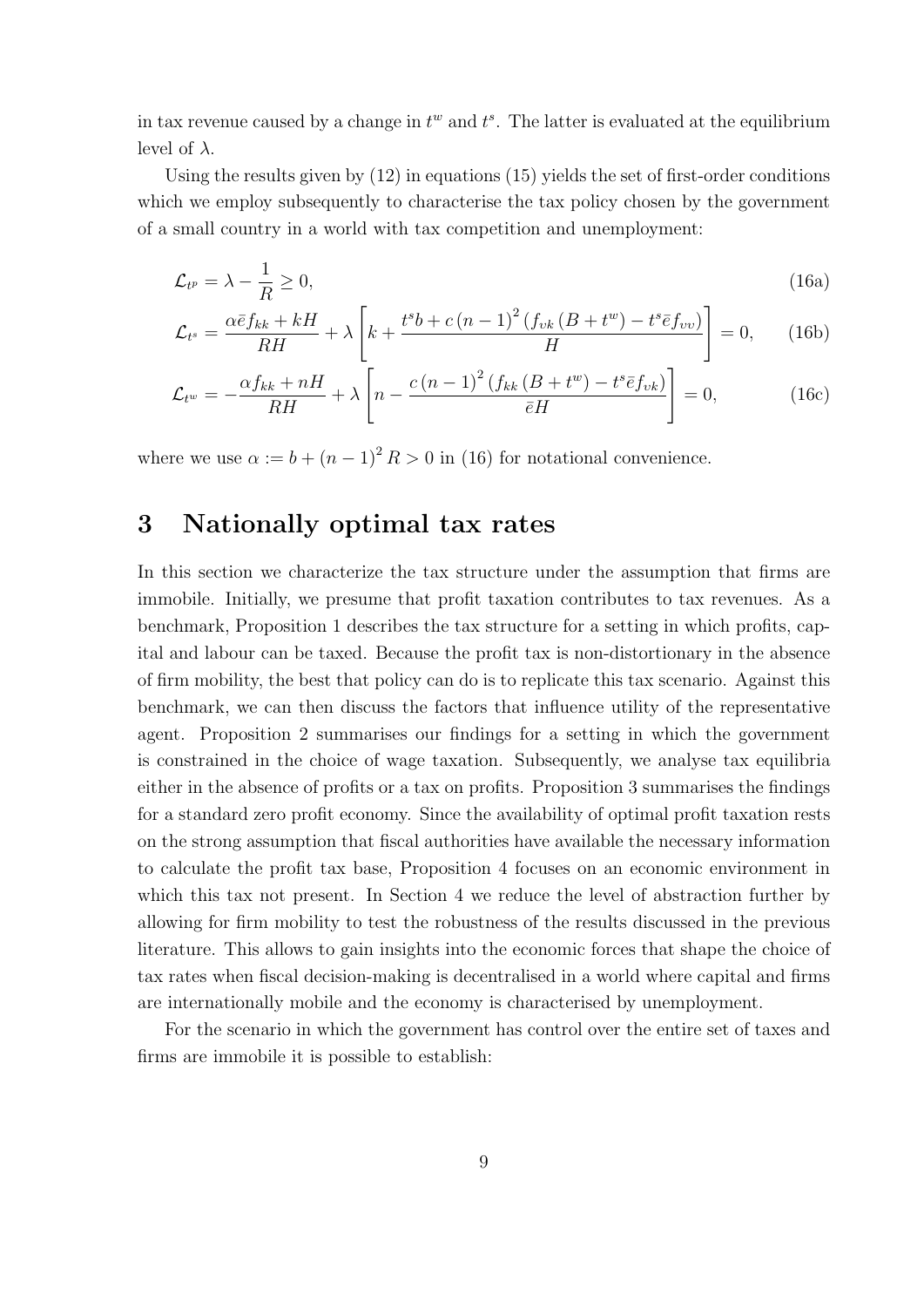**Proposition 1** If the government in a small country with immobile firms is able to choose  $t^p, t^s$ , and  $t^w$ , then it will not use the source-based capital tax and will subsidise wages in an efficiency wage setting.

*Proof:* To prove the first part of the Proposition, take a pair  $\{t^s, t^w\}$  such that the firstorder conditions (16b) and (16c) are fulfilled. At that point we know  $f_{kk}/(\bar{e} f_{vk})\mathcal{L}_{t^s}$  +  $\mathcal{L}_{t^w} = 0$  must hold. We then solve this expression to obtain

$$
\lambda R t^s = (1 - \lambda R) \beta. \tag{17}
$$

We find from (16a) that  $\lambda = 1/R$  when profit taxation is possible and, from (9), we have  $\beta$  < 0 when gross profits are positive. Inspection of (17) then shows that the government chooses not to tax mobile capital at source. To prove the second part, we use  $\lambda = 1/R$ and  $t^s = 0$  in  $\mathcal{L}_{t^w}$ , which gives

$$
c (n - 1)^{2} t^{w} = -cB (n - 1)^{2} - \bar{e} \alpha.
$$

The only solution is  $t^w < 0$  as required by the proposition.

The government does not use the source-based capital tax in the presence of profit taxation in order to avoid the distortion of international capital allocation. Thus, introducing the constraint  $t^s = 0$  would not change taxing choices.

The government will neither tax wages, given that the receipts from profit taxation suffice to finance public expenditure. A tax on wages raises unemployment while profits can be taxed without such adverse consequences. Accordingly part of the revenue from profit taxation is used to subsidise wages. The explanation is that a wage subsidy increases effective labour input at a given gross wage, thereby mitigating the distortion on the domestic factor market.<sup>11</sup> Also notice that a wage subsidy is preferable to a capital subsidy since the latter would shift income to foreign capital owners. There arise no such effects for a wage subsidy, given the immobility of labour.

A result akin to the finding summarised in Proposition 1 has been derived by Koskela and Schöb (2002b, Prop. 2) for a collective wage bargaining framework. The authors can, furthermore, show that the wage subsidy suffices to eliminate unemployment and interpret this result as a confirmation of the finding by Guesnerie and Laffont (1978) that the output of a price maker should be subsidised until the market price equals marginal

<sup>&</sup>lt;sup>11</sup>The finding that '... wages should be subsidized, using whatever (pure) profits can be taxed away' (Shapiro and Stiglitz 1984, p. 440) for a closed efficiency-wage economy with a given capital stock can thus be confirmed for an open efficiency-wage economy characterised by capital mobility.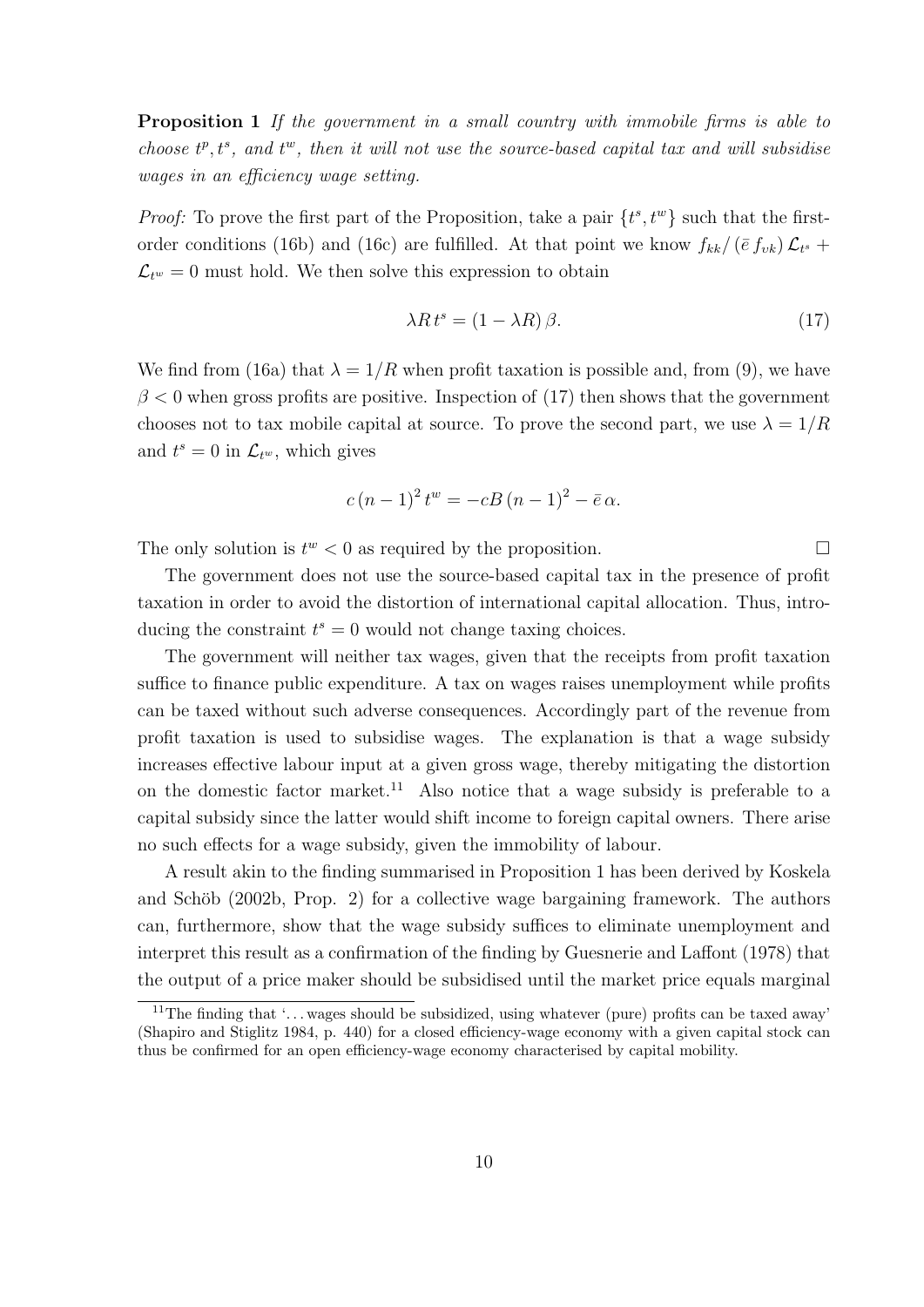costs in a first-best world.<sup>12</sup> Accordingly, if the tax rate on profits is chosen optimally, the government can achieve the first-best allocation in a collective bargaining set-up. This is not feasible in the present shirking framework since the absence of unemployment is incompatible with a positive level of effort, due to the informational asymmetry about the worker's effort choice.

Richter and Schneider (2001) also analyse a mechanism of collective wage determination. Assuming that taxes are set prior to wages, a capital subsidy will raise output and employment only if a higher capital input reduces the market power of the owners of labour.<sup>13</sup> In such a case, the capital subsidy has positive employment consequences for two reasons: first, the marginal product of capital rises and, second, the wage falls. Thus, it becomes worthwhile to incur the distortion of international capital allocation. In the present efficiency wage framework, aggregate labour demand determines the net wage, which has to be such that it guarantees a positive level of effort (cf. equation (7)). However, the net wage is not directly affected by the capital choices of firms. This explains why capital should not be subsidized in the present model. A capital subsidy is dominated by a wage subsidy.

Assume next that the government is unable to tax wages. We then get:

**Proposition 2** If the government in a small country with immobile firms is able to choose  $t^p$  such that net profits  $\pi$  remain positive while the use of wage taxation is restricted, then it will subsidise capital in an efficiency wage setting.

*Proof:* To prove this proposition take a pair  $\{t^p, t^s\}$  such that the first-order conditions (16a) and (16b) are fulfilled. Using (16a) to substitute out for  $\lambda$  in (16b) and solving the resulting expression for  $t^s$  at  $t^w = 0$ , taking into account  $f_{vk} > 0$ , we obtain

$$
t^{s} = -\frac{f_{vk} (Bc(1-n)^{2} + \bar{e}\alpha)}{b - c\bar{e}f_{vv}(1-n)^{2}} < 0.
$$

 $\Box$ 

The intuition behind the above proposition is that the tax on profits finances the government's entire expenditure for the public good and unemployment benefits. In the absence of the wage tax, the government cannot directly alleviate the unemploy-

 $12$ Related, Myles (1989) and Konishi (1990) show that fiscal policy can also be used to counteract the efficiency losses generated by imperfect competition on output markets. Konishi (1990) shows in a model where a competitive sector produces intermediate goods for a free-entry Cournot oligopoly that welfare can be raised by the taxation of intermediate goods. In contrast, however, the tax system should reduce the externalities caused by the monitoring problem on the labour market in our model.

<sup>13</sup>If taxes and wages are determined simultaneously, the tax on capital (labour) will be zero (negative). See also Boeters and Schneider (1999) and Fuest and Huber (1999).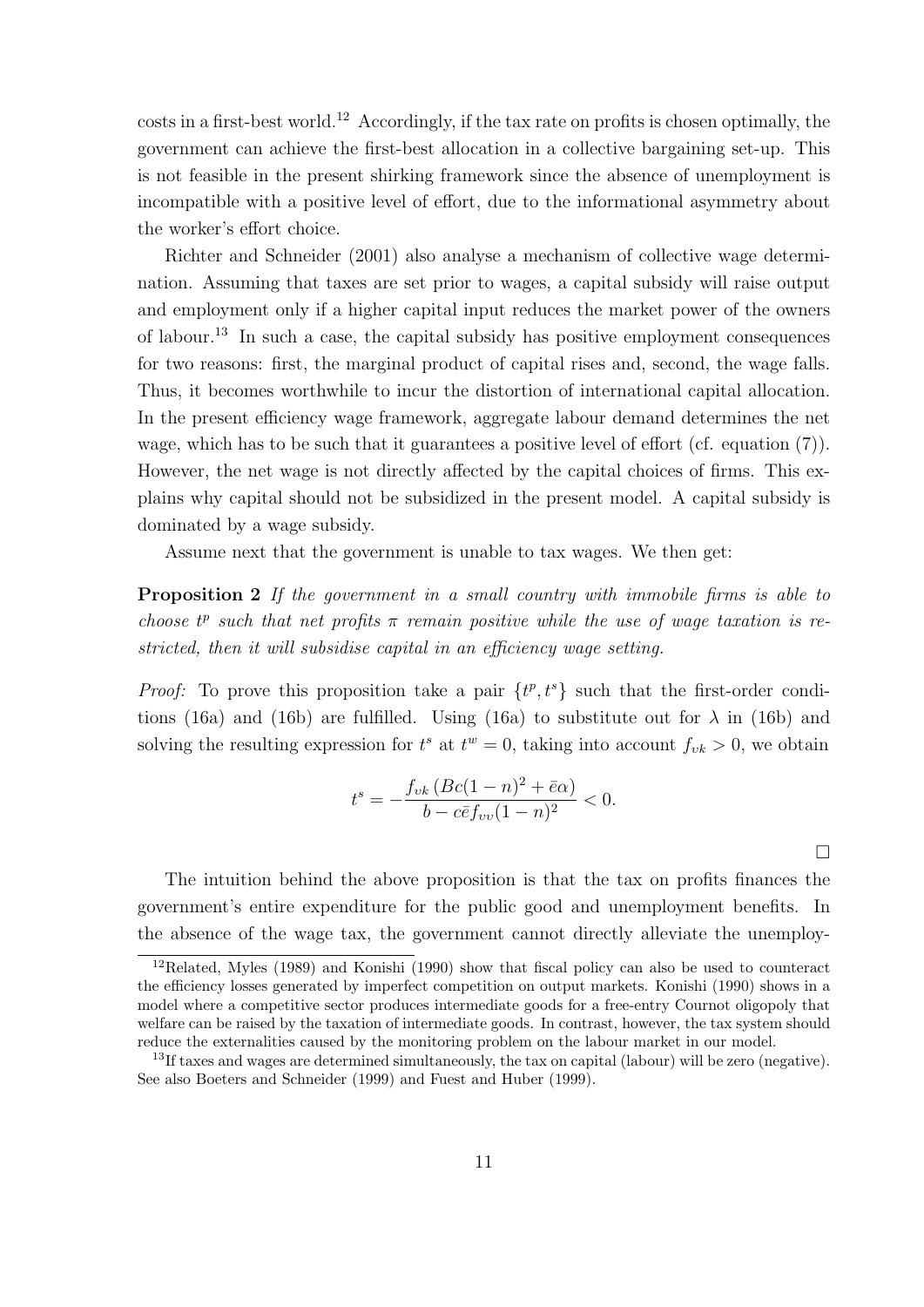ment problem by a wage subsidy. Although a capital tax distorts international capital allocation, subsidising capital is preferable to abstaining from such a policy because it raises labour demand,  $n_{t} < 0$ . Hence, Proposition 2 demonstrates that the gain from a capital subsidy due to lower unemployment more than compensates the costs in terms of a distortion in capital allocation.<sup>14</sup>

The analysis so far has been based on the assumption that revenues from profit taxation are positive. Assume next that the allocation described in Proposition 1 is not feasible because firms do not make profits. Then, the following result can be established:

**Proposition 3** Assume that the production function exhibits constant returns to scale. Then, the government in a small country characterized by immobile firms and efficiency wages does not use the source-based capital tax and taxes wages to finance the revenue requirement.

Proof: Gross profits are zero when the production function is constant returns to scale, implying that (9) holds with equality. Inspection of (17) then shows that  $t^s = 0$ , implying that wage taxation is used by the government to fulfil the public revenue requirement in (1).  $\Box$ 

The intuition for Proposition 3 is that a distortion of international capital allocation remains undesirable. However, in contrast to the assumptions on which Proposition 1 is based, the government has to tax wages in order to finance its outlays, despite the positive wage and negative output consequences of a tax on labour income. A wage tax is preferable to a tax on capital for two reasons: first, a capital tax distorts international capital allocation, while there are no such effects for immobile labour. Second, a tax on wages raises the efficiency wage (cf. equation (7)), entailing a fall in employment. Lower employment, in turn, reduces wages. Thus, the negative impact of the wage tax is mitigated. Since capital is perfectly mobile, a capital tax would not have such a price effect.

The results summarised in Proposition 3 may be related to a finding by Shapiro and Stiglitz (1984) according to which the market equilibrium will maximise expected welfare if labour is the only input, the production function is linearly homogeneous and unemployment benefits are zero. This is the case because the zero profit constraint implies that all economic surplus accrues to workers, while the absence of any distortionary government activity ensures that the surplus is maximised. In our setting, the government needs to obtain revenues. Hence, taxes exist. However, the non-distortionary profit tax

<sup>&</sup>lt;sup>14</sup>If, however, capital and labour were substitutes,  $f_{\nu k} < 0$ , contrary to our assumption, labour demand would decline with a capital subsidy. In this case, capital would be taxed, since this distortion of capital allocation would help to lower unemployment.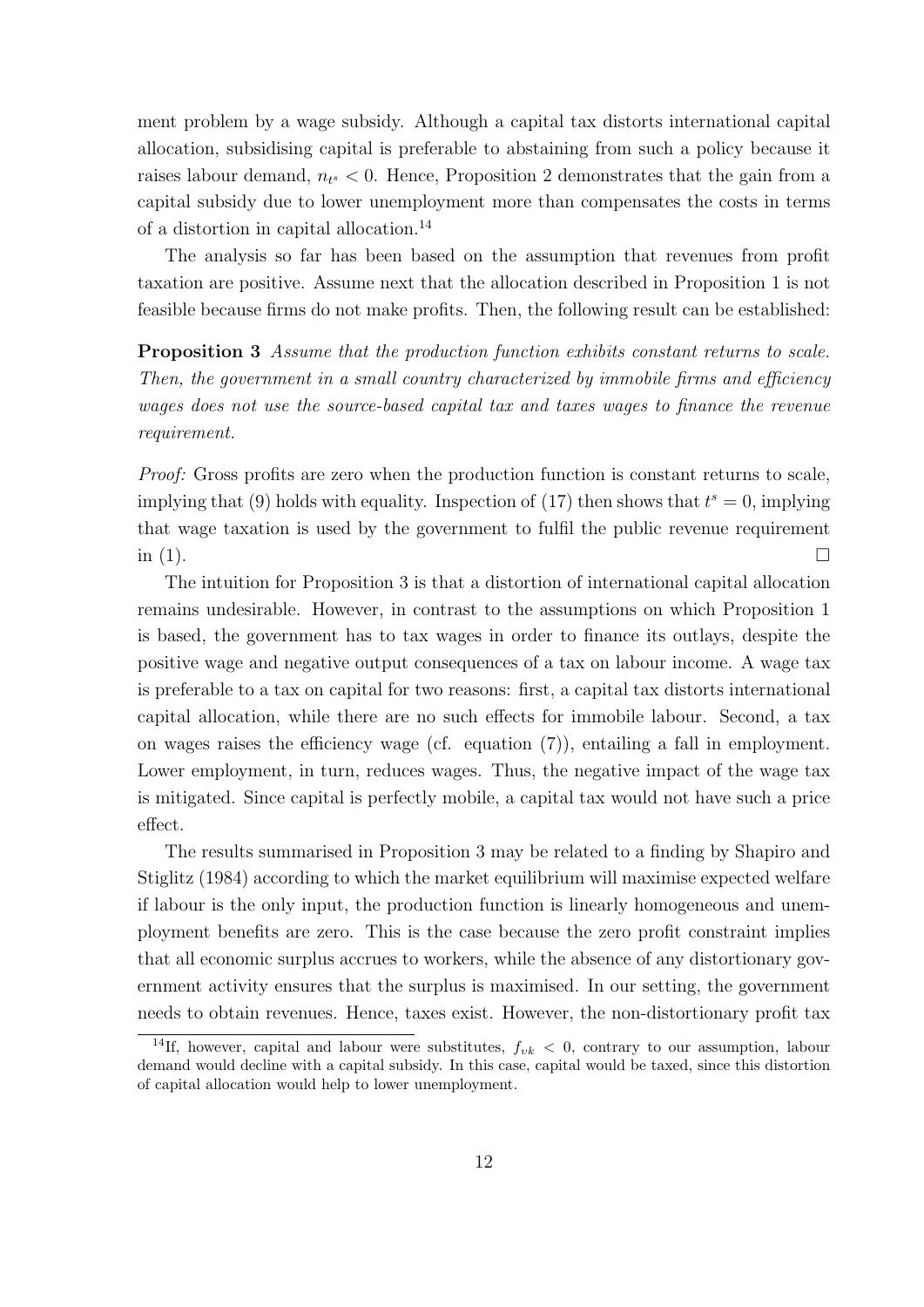is unavailable by assumption. Accordingly, starting from the market equilibrium without taxes as reference point, the least distortionary tax has to be selected to fulfil the government's revenue need. This is the tax on wages, despite its adverse labour market consequences, because the price effect of lower demand only occurs for the immobile factor labour but not the mobile one capital.

The last scenario to be investigated in this section is one in which profits are positive but cannot be taxed. We then have:

**Proposition 4** Assume  $t^p = 0$  and that gross profits are positive. Then, the government taxes capital at source in an efficiency wage world with immobile firms, even when the country is small and the country is faced by an infinite elastic supply response on the world capital market.

Proof: Recall that in expression (9) the inequality sign applies when gross profits are positive and that  $\lambda > 1/R$  when  $t^p$  is bounded. Then, (17) can only be fulfilled for  $t^s > 0$ as required by the Proposition.

The result is interesting for two reasons. First, since the government subsidises wages in the presence of profit taxation, an immediate implication of Proposition 4 is that welfare is lower in the case of restricted profit taxation. Second, Proposition 4 at first sight stands in contrast to the results derived in Razin and Sadka (1991) and Bucovetsky and Wilson (1991). These models are based on a constant returns to scale production function and demonstrate that a small country, which faces an infinitely elastic supply of capital on the world market, taxes wage income when the only tax on capital is source-based. The contrast in results is due to the fact that profits are positive in our model, and the economic intuition can be explained as follows. An increase in sourcebased capital taxation drives capital out of the country until the marginal productivity of capital equals its tax inclusive costs. Hence, wages and profits adjust in the present model. The argument clarifies that, in principle, the wage effect of an increase in sourcebased capital taxation can be replicated by a wage tax. However, wage taxation avoids the loss in production efficiency caused by source-based capital taxation. This makes intuitive that governments choose not to tax capital at source in models in which the level of profits is zero. In the present model, an isolated increase of the source-based capital tax also causes a capital outflow and induces a loss in production efficiency. Here, however, the tax burden of source-based capital taxation is partly born by profits. Hence, the source-based capital tax acts as an indirect tax on profits and wage income, which explains why this tax is used in the absence of a direct profit tax, even in a small open economy. This suggests that it is not the presence of labour market imperfections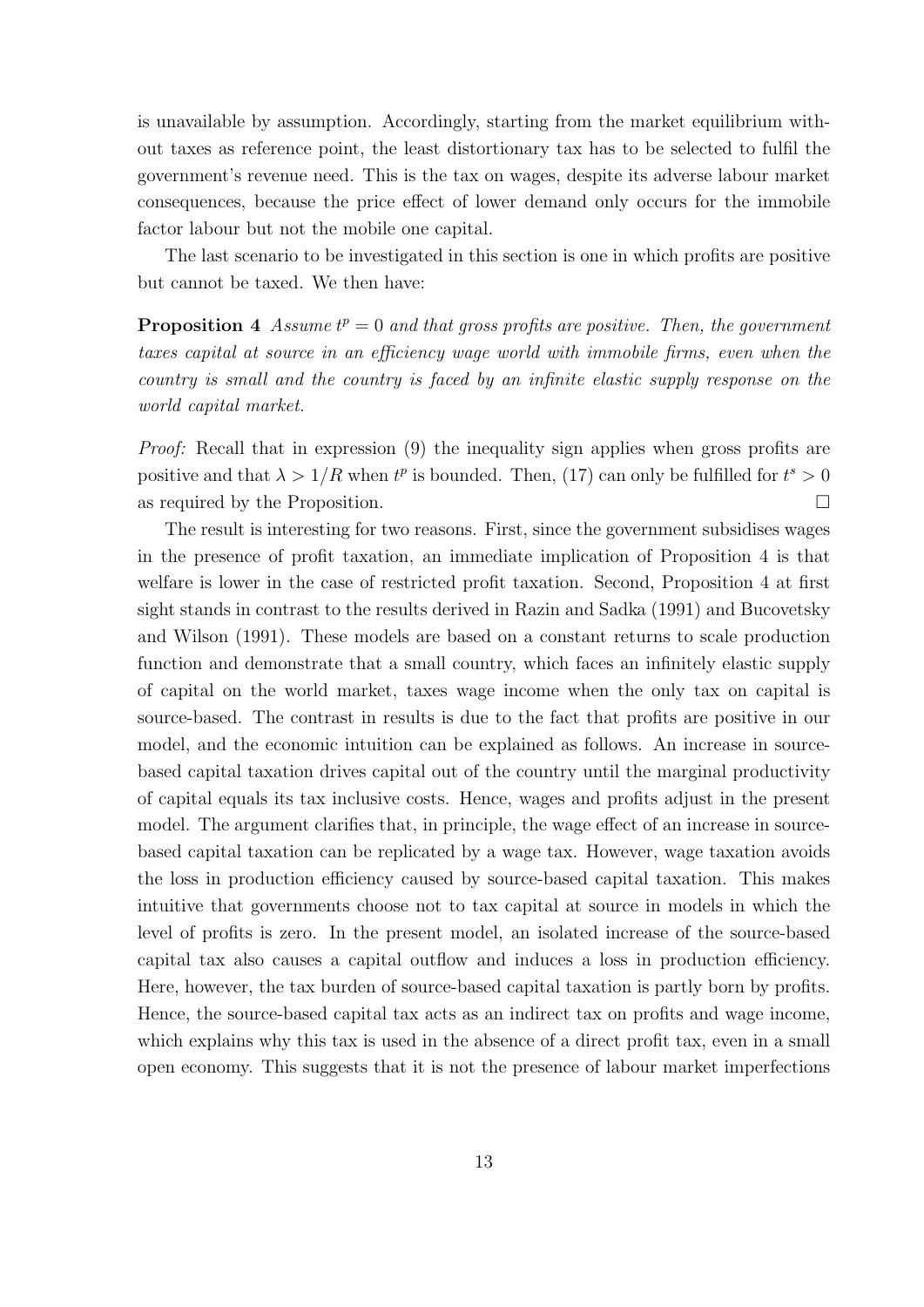per se which generates a positive source-based capital tax in the first place, but the existence of untaxed profits.

In the related literature, Richter and Schneider (2001, Prop. 9) conclude in a model with collective wage setting that governments will tax capital if wages are not decreasing with capital. However, the government may find it attractive to (implicitly) restrict wage claims by subsidising capital in an environment where the wage rate decreases with the capital employed in firms. Moreover, Koskela and Schöb (2002b, Prop. 3) demonstrate in a model of wage bargaining that we should observe source-based capital taxes if it is not profitable to restrict the power of unions through a source-based capital subsidy.

Turning to the optimal level of wage taxation in our model, intuitively, two counteracting effects are relevant for the government's choice. First, increasing the wage tax at a given level of public spending allows to reduce the source-based capital tax. Second, wage taxation increases the efficiency wage which will lead to a higher level of unemployment and, at the same time, an increasing part of profits will not even be taxed indirectly. We are not able to obtain unambiguous results with respect to the sign of the wage tax in a model which encompasses both positive and negative effects from wage taxation.<sup>15</sup>

We may now summarise our discussion with a concluding Proposition on the welfare implications of tax harmonization:

**Proposition 5** Starting from an equilibrium without tax coordination, a simultaneous increase of the source-based capital tax in all countries is welfare improving in an efficiency wage economy with immobile firms, given the available taxes.

Proof: Recall that world capital supply is given. Hence, if all countries are unified in a single country, then the source-based capital tax will be lump-sum. However, Proposition 1 clearly demonstrates that fiscal authorities choose not to levy the source-based capital tax in scenarios with decentralized tax setting when the profit tax is also available. Since fiscal authorities are not indifferent in their fiscal choices, the openness of a country and, thus, the degree of tax competition has an effect on the tax structure chosen by each government, as required by the Proposition.

In models of tax competition with competitive labour markets the intuition for the welfare enhancing impact of a coordinated increase in source-based capital taxation is that a simultaneous tax increase in all jurisdictions prevents the tax-driven reallocation of

<sup>&</sup>lt;sup>15</sup>For a given source-based tax  $t^s > 0$  according to Proposition 4, from (16b) and (16c) the wage tax can be calculated as  $t^w \frac{c}{e} = -\left[\frac{cB}{\overline{e}} + \frac{\alpha}{(1-n)^2} + t^s\right\} \frac{b(1+n)+(1-n)^2(R-c\beta)}{\varrho(1-n)^2}$  $\left\{\frac{+(1-n)^2(R-c\beta)}{\varrho(1-n)^2}\right\}$ , which cannot be signed since the term in curly brackets is negative for positive gross profits from (9).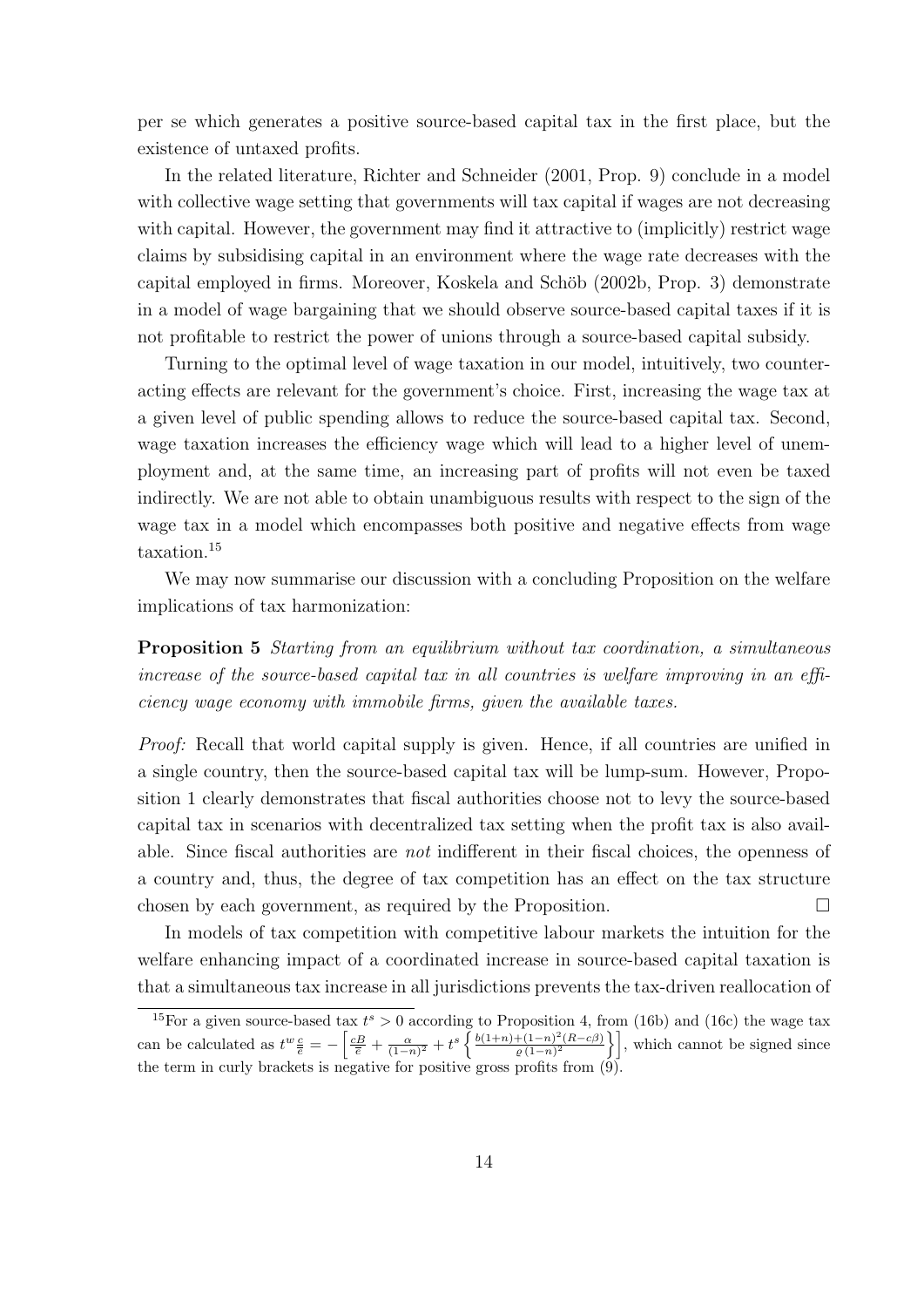capital. In the presence of unemployment, the positive welfare effects of tax coordination are strengthened since coordination of capital taxation not only allows for a welfare enhancing introduction of a source-based capital tax but also enables the government to reduce wage taxation and thereby to increase employment. In this sense, labour market imperfections and the mobility of tax bases are 'additive' in their effects on welfare. One might also interpret Proposition 5 as indicating the existence of a double dividend from tax coordination. Accordingly, measures of international tax coordination are not a substitute for reforms of domestic labour markets. Instead, globalisation of tax bases stresses the need for such reforms.

# **4 Firm mobility**

This section extends the model outlined in Section 3 by introducing firm mobility. The extension takes into account the empirical feature that not only capital but also firms migrate across borders. Moreover, the results of the previous section depend to a large extent on the availability of the profit tax. However, this tax will no longer be lumpsum in the presence of firm mobility and, accordingly, increasing the tax has adverse consequences on employment which are absent without firm mobility. In this section we, therefore, examine the explanatory power of the previous literature on tax competition which often does not distinguish between firm and capital mobility.<sup>16</sup>

Assume that firms are guaranteed a fixed level of profits  $\overline{\pi}$  on the world market. Given perfect international firm mobility, net profits earned by firms in the small country under consideration have to equal  $\bar{\pi}$ . Otherwise a reallocation of firms would be profitable. Hence, the locational choice by firms can be described by the arbitrage condition  $\bar{\pi} = \pi$ .

In a world without firm mobility, employment, capital and the level of profits are determined endogenously. In the presence of firm mobility the number of firms operating in the economy replaces profits as an endogenous variable. Let us denote the number of firms by  $\kappa$ . The equilibrium of the economy is determined by appropriately adjusted equations (7), (10a), (10b) and the arbitrage condition  $\bar{\pi} = \pi$  (cf. Appendix B for the detailed calculations).

<sup>16</sup>Exceptions are Richter (1994), Wellisch (1995), Richter and Wellisch (1996) as well as Genser and Haufler (1996). The focus in these models, however, is on economic environments where tax revenues are used to finance local public inputs, or on commodity taxation while labour markets are assumed to be competitive. International household mobility can also severely change the structure of the taxing problem. See the detailed discussion in Burbidge and Myers (1994) and Wellisch (1994).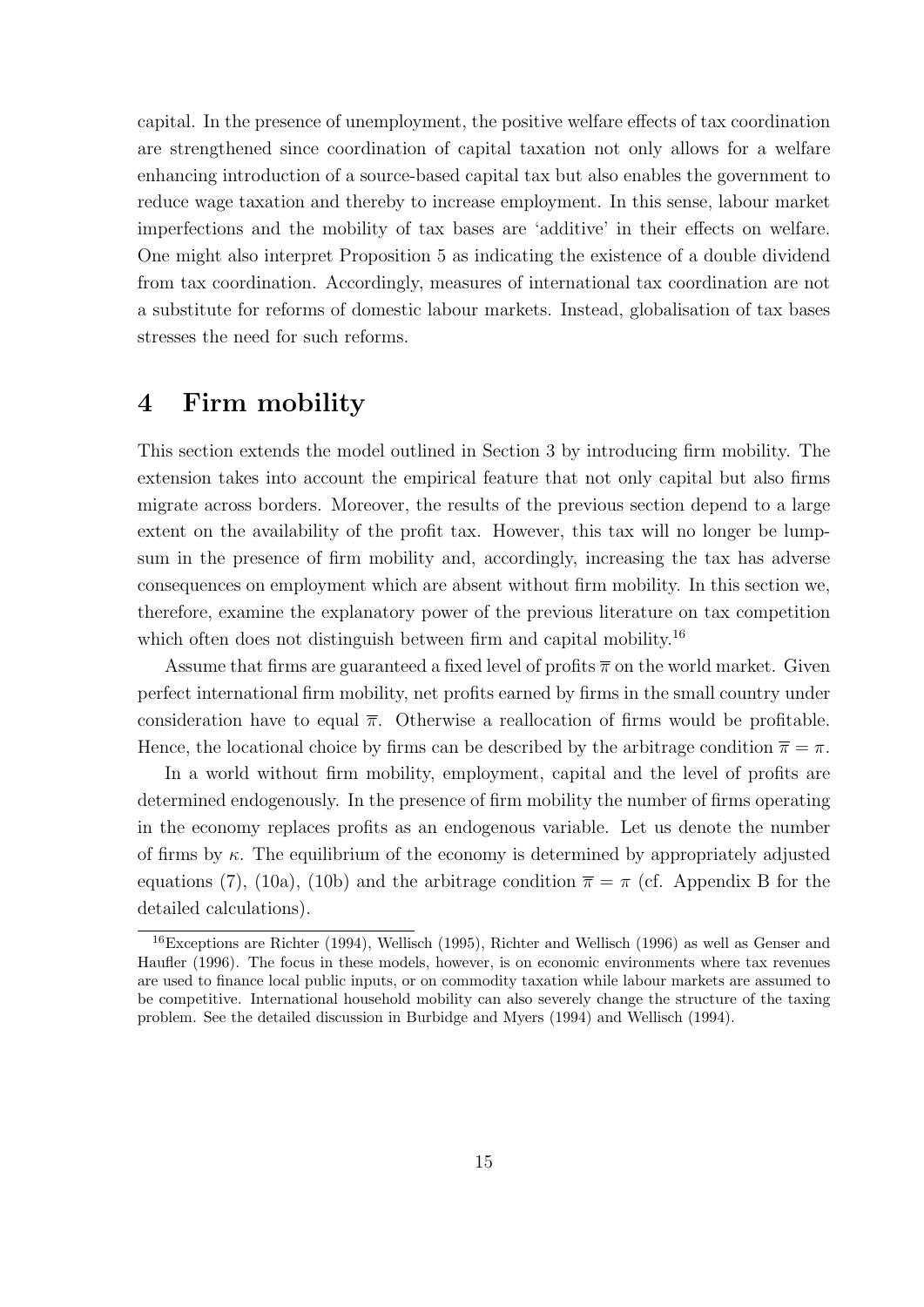We can then express the Lagrangian for the government as:

$$
\mathcal{L}(x,\lambda) = n\kappa V^{en} + (1 - n\kappa)V^{u} - \lambda\left(g + B\left(1 - \kappa n\right) - t^{w}\kappa n - t^{s}\kappa k - t^{p}\kappa\right),\tag{18}
$$

where  $\lambda$  is the Lagrange parameter on the revenue constraint. We use the expression for the utility stream of a non-shirker to substitute out for  $V^{en}$  and  $V^u$  in (18), exploit the comparative statics derived in Appendix B (see (A.5)) after differentiation, and obtain the following conditions:

$$
\mathcal{L}_{t^w} = -\frac{bv + (c\pi + vR)\gamma}{bvR} - \lambda \left(\kappa n - \frac{c(t^p + kt^s + nt^w)\gamma}{bv}\right) = 0,\tag{19a}
$$

$$
\mathcal{L}_{t^{s}} = -\frac{\pi \beta \kappa}{v^{2} R \omega} - \frac{k (v + (c\pi + vR)\gamma)}{b v n R} + \lambda \left( k \frac{b v n \kappa - c (t^{p} + k t^{s} + n t^{w}) \gamma}{b v n} \right) \n+ \lambda \left( \kappa \frac{B n \beta + f_{kk} k^{2} t^{s} - v^{2} f_{v v} t^{s} - \beta (t^{p} + 2 k t^{s})}{v^{2} \omega} \right) = 0, \qquad (19b)
$$
\n
$$
\mathcal{L}_{t^{p}} = -\frac{\pi f_{kk} \kappa}{v^{2} R \omega} - \frac{k (v + (c\pi + vR)\gamma)}{b v n R} + \lambda \left( \frac{b v n \kappa - c (t^{p} + k t^{s} + n t^{w}) \gamma}{b v n} \right)
$$

$$
+ \lambda \left( \kappa \frac{Bnf_{kk} - f_{kk}t^p - \beta t^s}{v^2 \omega} \right) = 0, \tag{19c}
$$

where we define  $\gamma := (\kappa n - 1)^2 > 0$  and make use of (9). In the previous analysis, we have differentiated between constant and diminishing returns to scale. Notice, however, that this distinction is not an illuminating one in the presence of firm mobility since otherwise profits would be tied down by a technological constraint to  $\pi = 0$  and to  $\pi = \bar{\pi}$  by a firm mobility restriction. Accordingly, we concentrate on a setting with diminishing returns and positive profits, i.e.  $\bar{\pi} = \pi > 0$ . This implies  $\varrho, \omega, \beta < 0$  from (9). We obtain from (19a)-(19c):

$$
\mathcal{L}_{t^p} - \frac{\bar{e}(c\pi + vR)\omega\gamma + b(v\bar{e}\omega + f_{kk}\pi\kappa)}{v\omega(bv + (c\pi + vR)\gamma)}\mathcal{L}_{t^w} = 0,
$$
\n(20a)

$$
\mathcal{L}_{t^p} - \frac{\bar{e}(c\pi + vR)\omega\gamma + b(v\bar{e}\omega + f_{kk}\pi\kappa)}{\bar{e}k(c\pi + vR)\omega\gamma + b(v\bar{e}k\omega + \pi\beta\kappa)}\mathcal{L}_{t^s} = 0.
$$
\n(20b)

The simultaneous solution of equations (20) characterises the government's choice when all tax rates are available. As a result we obtain Proposition 6, which is the analogue to Proposition 1:

**Proposition 6** If the government in a small country with mobile firms is able to choose  $t^p, t^s, t^w$ , it will not levy the source-based capital tax in an efficiency wage economy.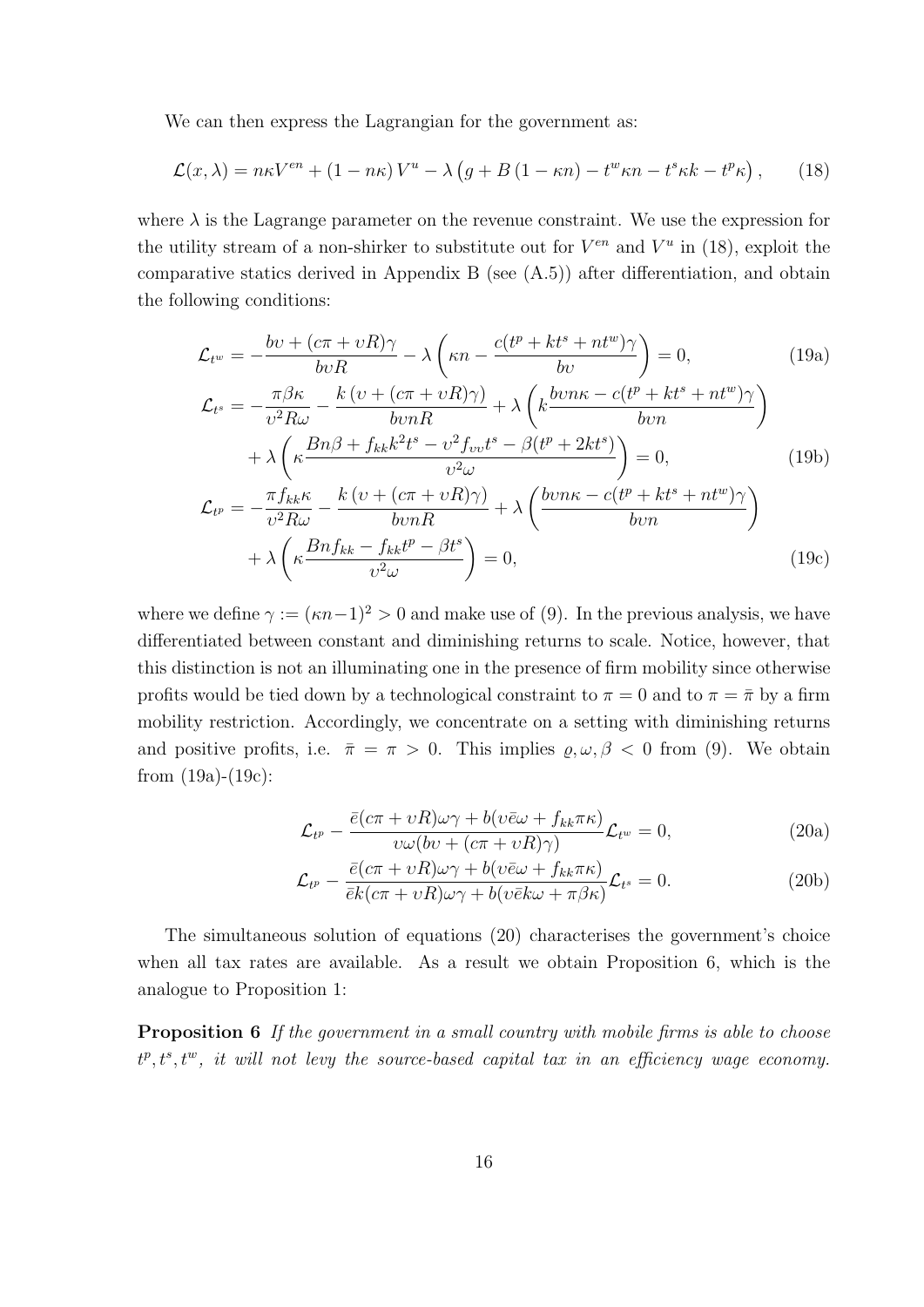Moreover, if unemployment benefits B are sufficiently low, the wage tax will be strictly positive.

*Proof:* The simultaneous solution of  $(20)$  is given by

$$
t^s = 0 \tag{21a}
$$

$$
t^{p} = \frac{(Bc\pi + BvR + c\pi t^{w})\gamma + bv(B - \pi \kappa)}{\bar{e}(b + R\gamma)}.
$$
\n(21b)

Setting B to zero in (21b) shows that the equality can only hold for  $t^w \leq 0$  if also  $t^p < 0$  applies. Given  $t^s = 0$ , however, the government's revenue requirement cannot be warranted if all tax rates are non-positive. Hence, the assumption of  $t^w \leq 0$  is not feasible and  $t^w > 0$  has to hold for a sufficiently low value of B.

A comparison of Propositions 1 and 6 shows that the introduction of firm mobility does not alter the conclusion that the source-based capital tax is not used. The economic argument that this tax distorts international capital allocation continues to apply. Assuming that the government cannot use the source-based capital tax in a setting with firm mobility and setting  $t^s = 0$  in (21) does not affect optimal taxing choices. Introducing a constraint  $t^s = 0$  accordingly does not alter the resulting allocation.

Furthermore, Proposition 6 puts into perspective the remaining part of Proposition 1 regarding wage taxation in that firm mobility may fundamentally change the trade-offs which tax policy faces. Whereas  $t^p$  falls on pure profits in the absence of firm mobility and, therefore, allows to subsidise wages in order to reduce the adverse labour market consequences resulting from the informational asymmetry between workers and firms, the tax on profits distorts the location decisions of mobile firms in the extended framework. Accordingly, the essence of Proposition 6 is that the government may use wage taxation at a low level of unemployment benefits while profits are taxed or even subsidised to attract mobile firms. The economic argument is as follows: a rise in unemployment benefits has adverse effects on the labour market outcome at a given level of taxes. To counteract the distortions there are incentives to reduce the wage tax, and to raise the profit tax, once unemployment benefits become sufficiently high. Which of the two conflicting effects dominates cannot be ascertained analytically, as equation (21b) indicates.

The next scenario we consider is related to Proposition 2 in the previous section in which the wage tax is unavailable: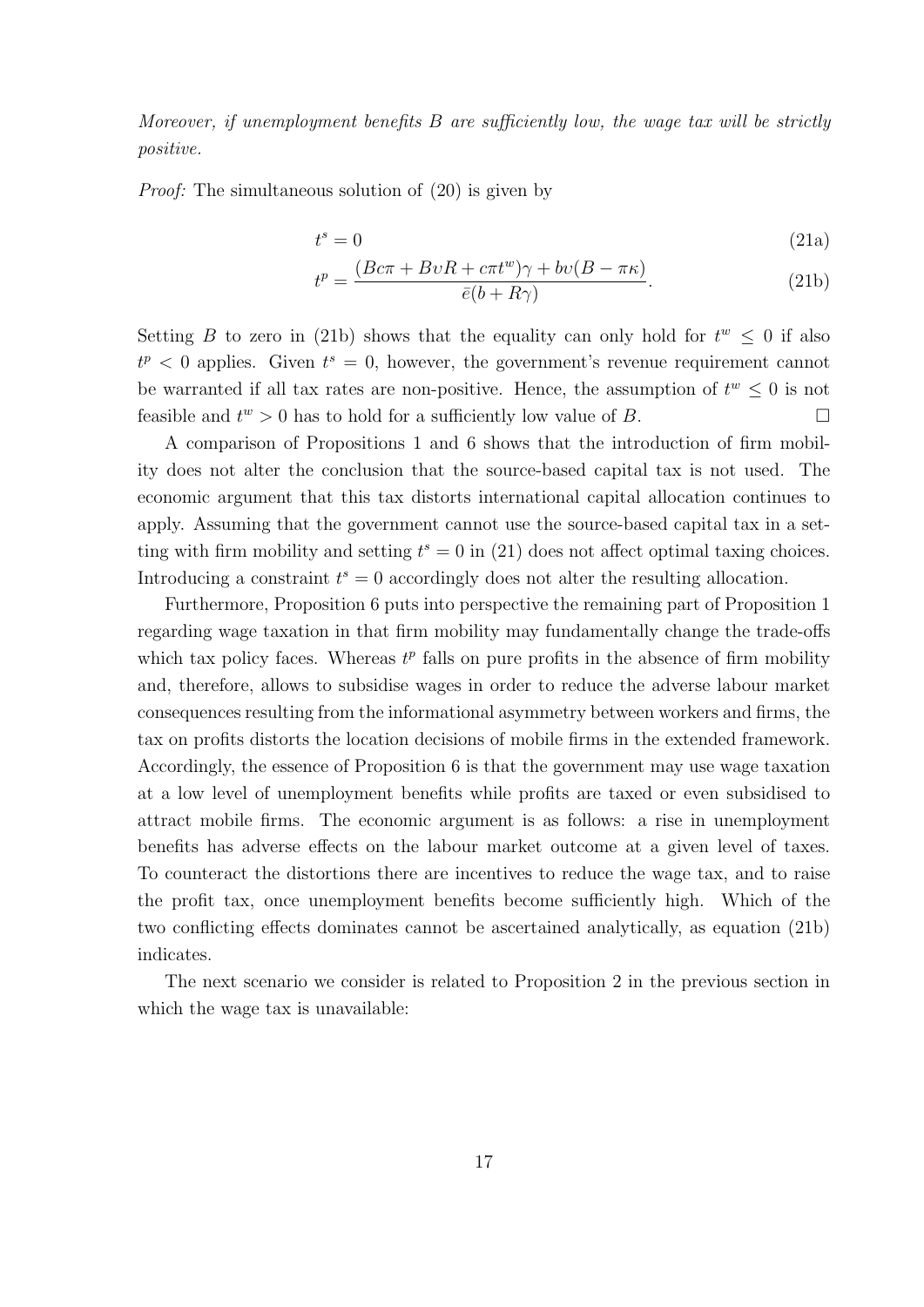**Proposition 7** If the government in a small country with mobile firms is able to choose  $t^p$  and  $t^s$  while wage taxation is restricted and unemployment benefits B are sufficiently low, the government will tax capital at source in an efficiency wage economy.

*Proof:* The relevant condition is (20b). Solving the equation for  $t^w = 0$  yields:

$$
t^{s} = \frac{f_{vk} \left( \left( Bc\pi + BvR - \bar{e}Rt^{p} \right) \gamma + b\bar{e} \left( Bn - t^{p} - n\pi\kappa \right) \right)}{\bar{e} \left( c f_{vv}\pi + \varrho R \right) \gamma + b \left( \bar{e}\varrho - \pi\kappa \right)}.
$$
\n(22)

If  $t^p \leq 0$  the government's revenue requirement will imply  $t^s > 0$ , since  $t^w = 0$  by assumption. If  $t^p > 0$  and  $B = 0$ , the numerator of (22) will unambiguously be negative as  $f_{\nu k} > 0$ . Moreover the denominator is always negative, since  $\gamma > 0$  and the inequalities in (9) apply. Thus, irrespective of the assumption regarding the sign of  $t^p$ ,  $t^s > 0$  holds for a sufficiently low level of unemployment benefits  $B$ .

In the absence of wage taxation and firm mobility, the government taxes profits and uses the proceeds to subsidise capital in order to raise employment. In contrast, if firms are mobile, a trade-off between reducing employment via driving abroad firms or capital will arise. This suggests that the source-based capital tax and the profit tax become strategic complements. The source-based capital tax is positive while the sign of the profit tax is ambiguous, given a low level of unemployment benefits. Introducing firm mobility, thus, reverses the respective finding of Proposition 2. With mobile firms it is potentionally advantageous to rely on capital taxation, even though this causes an inward shift of the country's production possibility frontier.<sup>17</sup>

The final scenario we consider is related to Proposition 4 of the previous section in which the profit tax is presumed not to be available. We then have:

**Proposition 8** If the government in a small country with mobile firms is able to choose  $t^w$  and  $t^s$  while profit taxation is restricted and unemployment benefits B are sufficiently low, the government will tax wages in an efficiency wage economy.

*Proof:* We use (20a) and (20b) to eliminate  $\mathcal{L}_{t^p}$  and to solve the resulting expression to get

$$
t^{s}\bar{e} = \frac{\left(f_{kk}k + \upsilon f_{\upsilon\upsilon}\right)\left(\left(Bc\pi + B\upsilon R + c\pi t^{\upsilon}\right)\gamma + b\upsilon\left(B - \pi\kappa\right)\right)}{\beta\left(b + R\gamma\right)k + \varrho\left(\left(b + R\gamma\right)\upsilon + c\pi\right)}.
$$
\n(23)

If  $t^s \leq 0$  the government's revenue requirement implies  $t^w > 0$ , since  $t^p = 0$  by assumption. Moreover, the denominator of (23) is negative, since  $\gamma > 0$  and the inequalities

<sup>&</sup>lt;sup>17</sup>Related, Haufler (2001b, pp. 257) shows in a model based on Genser and Haufler (1996) that a destination-based commodity tax, which is akin to the source-based capital tax in our model, can be used as a substitute for a missing tax on non-wage income.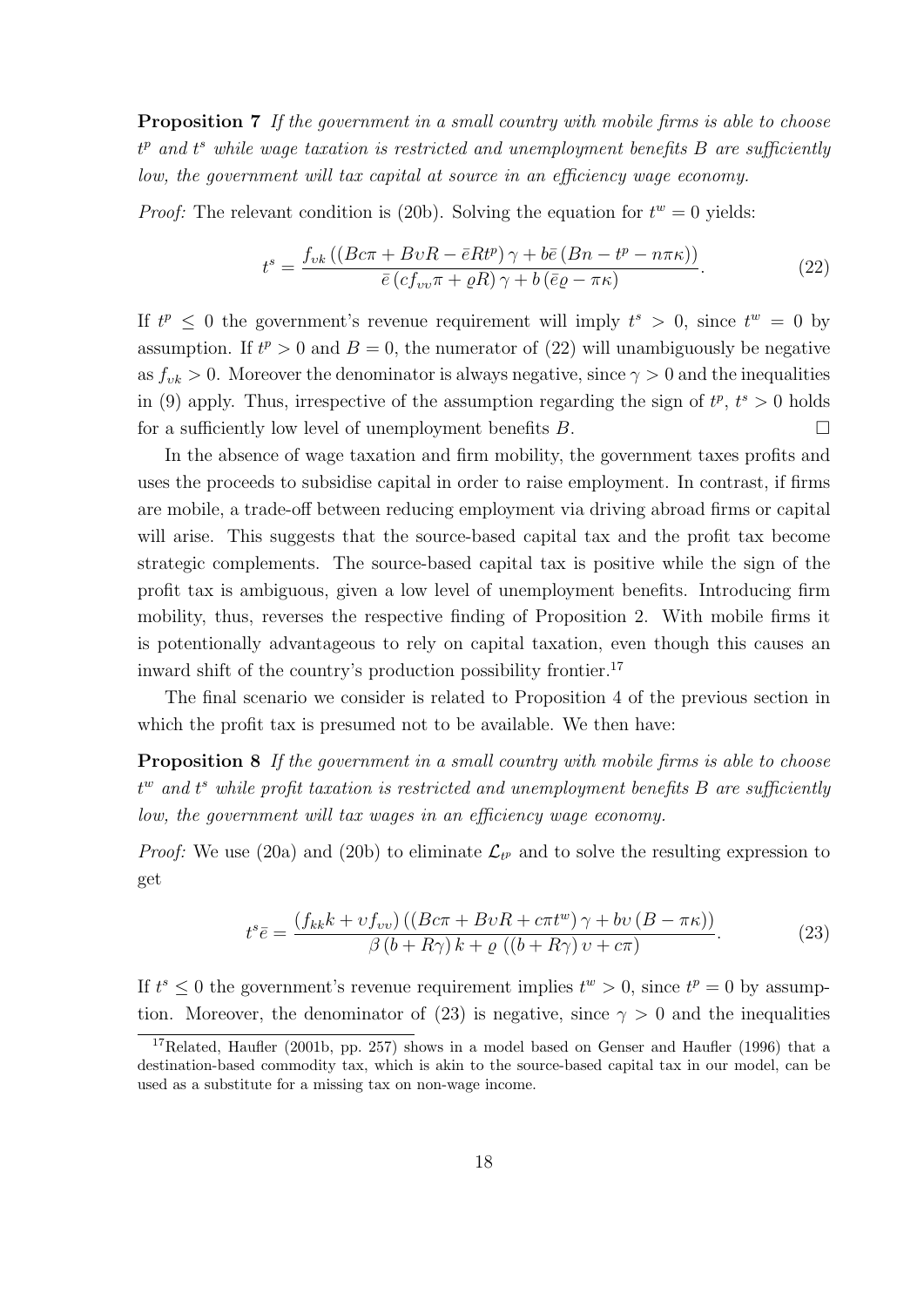in (9) apply. The first term in the numerator of (23) is also negative. Accordingly, for  $B=0$  a positive  $t^s$  requires  $t^w > 0$  from condition (23). Thus, irrespective of the assumption regarding the sign of  $t^s$ ,  $t^w > 0$  holds for a sufficiently low level of unemployment benefits  $B$ .

The above finding should be contrasted with Proposition 4, according to which capital will be taxed at source in a setting with immobile firms while the sign of the wage tax is ambiguous. In the presence of firm mobility the wage tax will be positive, while the tax on capital cannot be signed. The economic reason is that the case for taxation of capital, as an indirect tax on profits, becomes less clear in the case of firm mobility. A positive source-based capital tax lowers employment since such a tax drives capital and firms out of the country. A wage tax, despite its more direct negative employment consequences, only has an indirect impact on profits and capital usage. Accordingly, firm mobility re-establishes the unambiguous case for wage taxation.

Finally, it is clear that a simultaneous increase in the level of profit taxation and the level of source-based capital taxation in all countries would eliminate the negative effects of tax competition. The argument is that both taxes would be lump-sum if all countries were unified in one economy. In this extended form Proposition 5 is also valid in a framework with firm mobility.

# **5 Conclusions**

In this paper we analyse tax policy in the presence of unemployment due to efficiency wages and internationally mobile capital. We, furthermore, differentiate a setting in which profits can vary from a world in which profits are constant, either due to a constant returns technology or because of perfect international firm mobility. The present paper characterises optimal tax rates in each of the different cases to gain a better understanding for the economic forces that shape tax policy in an open economy which faces unemployment.

The findings of this paper for an efficiency economy under alternative assumptions regarding firm mobility and the availability of tax instruments are summarised in Table 2. Moreover, the table contains information on optimal tax rates in the absence of labour market imperfetions. First, it is seen from Proposition 4 that the source-based tax on mobile capital is used when firms are immobile and positive profit income cannot be taxed directly due to the absence of profit taxation. This result is robust with respect to the different modelling approaches for the labour market. The economic explanation for this observation is that the source-based tax on capital ultimatively falls on profits.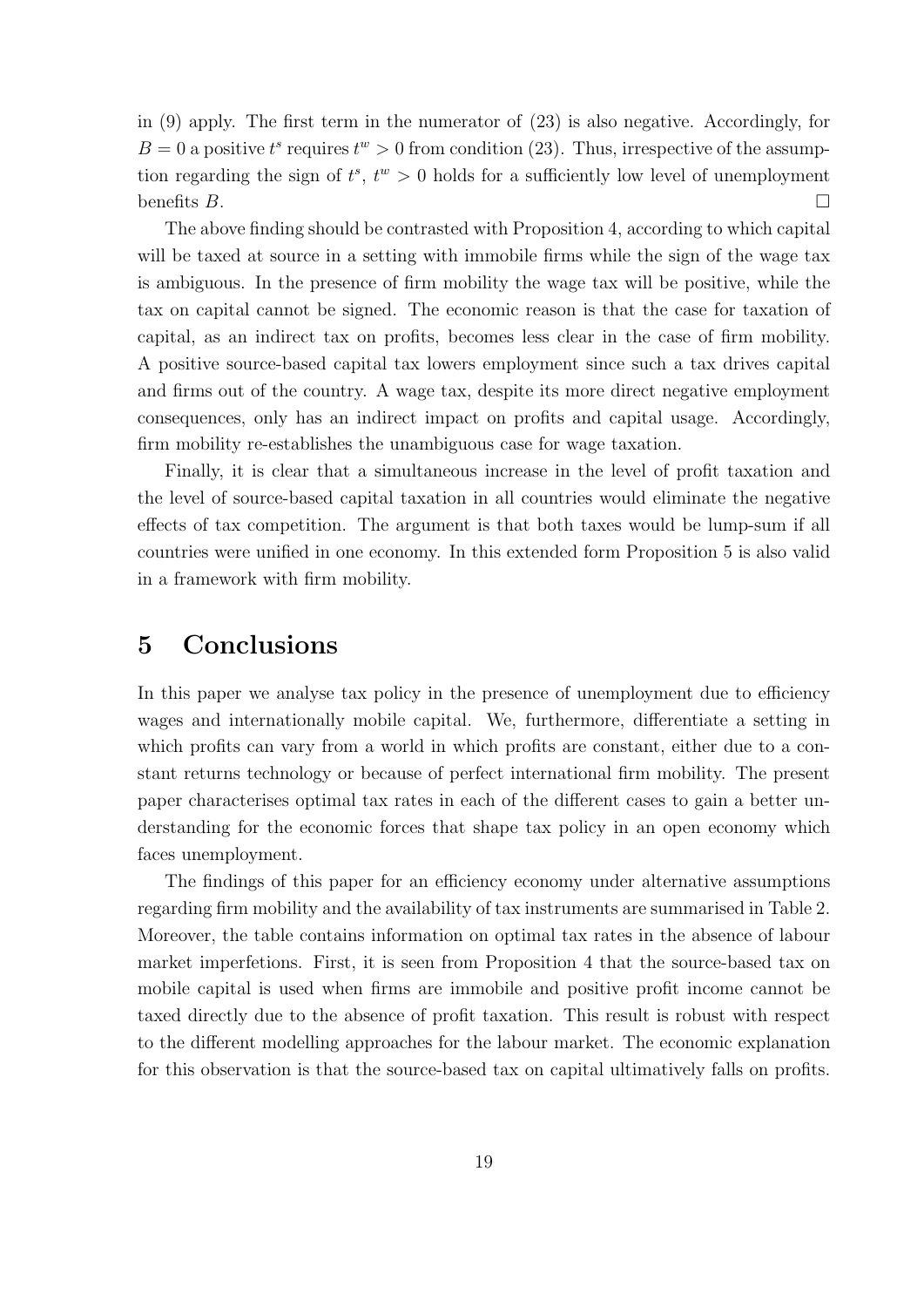|                              | $Propo-$       | <b>Taxes</b>                   | Optimal tax rates  |                   |                  |          |                |       |
|------------------------------|----------------|--------------------------------|--------------------|-------------------|------------------|----------|----------------|-------|
|                              | sition         | available                      | $t^s$              |                   | $t^p$            |          | $t^w$          |       |
| (i)                          | (ii)           | (iii)                          | (iv)               | $\left[v\right]$  | (vi)             | (vii)    | (viii)         | (ix)  |
| 1. Firms immobile, $\pi > 0$ | 1              | $t^p, t^s, t^w$ and $t^p, t^w$ | $\theta$           | $\left(0\right)$  |                  | $(+)$    |                | (0)   |
|                              | $\overline{2}$ | $t^p, t^s$                     |                    | $\left( 0\right)$ | $^{+}$           | $^{(+)}$ | $\overline{0}$ | (0)   |
|                              | 4              | $t^s, t^w$                     | $^+$               | $[+]$             | $\overline{0}$   | (0)      | $^{+}/_{-}$    | $(+)$ |
| 2. Firms immobile, $\pi = 0$ | 3              | $t^s, t^w$                     | $\overline{0}$     | $\left(0\right)$  | $\theta$         | (0)      | $^+$           | $(+)$ |
| 3. Firms mobile, $\pi > 0$   | 6              | $t^p, t^s, t^w$ and $t^p, t^w$ | $\Omega$           | $\left(0\right)$  | $+$ ,            | (0)      |                | $(+)$ |
|                              | 7              | $t^p, t^s$                     | $\hspace{0.1mm} +$ | $+$               | $+$ ,            | $^{+}$   | $\overline{0}$ | (0)   |
|                              | 8              | $t^s, t^w$                     | $+$ /              | (na)              | $\boldsymbol{0}$ | (na)     | $\pm$          | (na)  |

Notes: columns (iv), (vi) and (viii) display the findings of our paper, where a  $+/-/0$  indicates a positive/negative/zero tax rate. Ambigous signs are indicated by  $\pm/$ . The sign of the optimal tax rates if the labour market is competitive are presented in brackets. They are taken from the literature discussed in the course of the present paper. A (na) indicates that this scenario has not yet been analysed to our knowledge.

Table 2: Summary of main results.

This clarifies that the production inefficiency attributed to the source-based capital tax cannot generally be used as an argument for the absence of capital taxation. Second, propositions 1, 2 and 4 indicate that there exist environments where the government in an efficiency wage economy chooses to subsidise wages or capital. This result cannot be observed when the labour market is assumed to be competitive. The conflict in results between our model and those in which labour markets are assumed to be competitive can be explained by the observation that both the wage and the capital subsidy increase labour demand by firms and, thus, serve as a device to counteract the distortions on the domestic labour market. Interestingly, any capital subsidy is financed by profit taxation. Of course, the use of capital taxation as a corrective device is pointless in the absence of labour-market distortions.

The remaining set of propositions particularly clarifies that the relative importance of the economic mechanisms described above crucially depends on the precise modelling of the economic environment. Extending the model by allowing for firm mobility increases the costs of profit taxation and establishes a case for taxing capital at source (see Proposition 7), even though the economy is small and perceives world capital supply to be infinitely elastic. Moreover, wages will always be taxed if firms are mobile. The interpretation of the finding is that the mobility of tax bases renders both the profit tax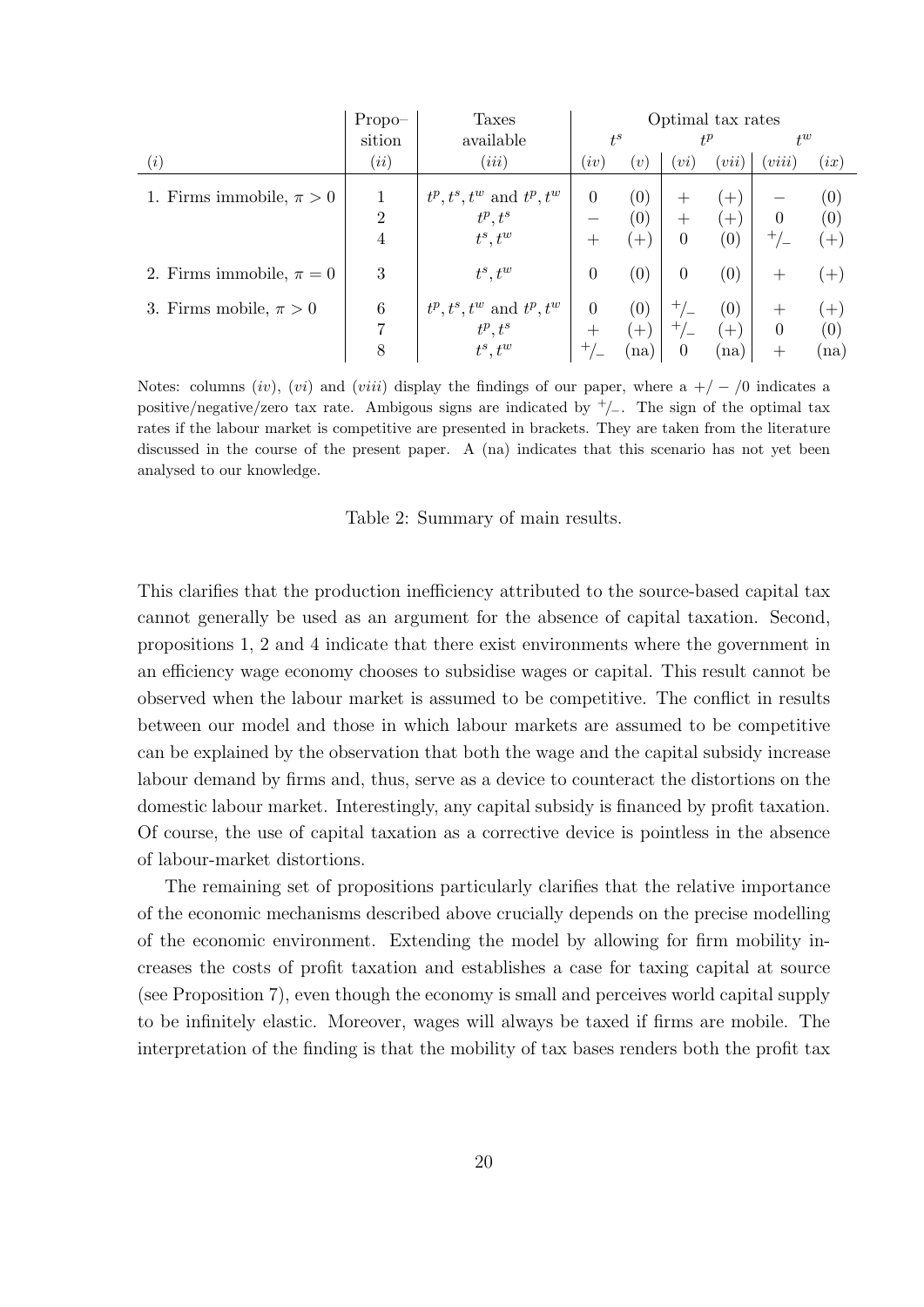and the capital tax inferior devices to collect tax revenue, even though the wage tax has a direct negative effect on employment.

It is one of the most general results of the present paper that the welfare costs of labour market imperfections increase when tax bases become internationally mobile. The reason is that international capital or firm mobility impose a downward pressure on those taxes which are levied on mobile bases, which makes it increasingly difficult for governments to use fiscal policy to counteract the distortions on domestic markets directly through a reduction of wage taxation. Accordingly, international harmonisation of capital and profit taxation is a necessary condition for the effective use of fiscal policy to alleviate the negative welfare consequences of unemployment. High unemployment countries are more likely to profit from measures of tax harmonisation. Hence, these countries are more likely to support measures of tax harmonisation when the necessary cooperation between countries is enforced. The empirical evidence summarised in Table 1 is at least consistent with this conclusion.

While this paper has focused on specific aspects of the interaction of tax competition with unemployment, many issues are still left for future research. For instance, the analysis has assumed that individuals are identical. However, we observe heterogeneous individuals which may differ with respect to their abilities in the real world, and these differences should also be taken into account when thinking about tax policy. Moreover, given labour market imperfections, the institutional features of the unemployment insurance system may have a significant influence (e.g. Pissarides 1998, Richter and Schneider 2001). The assumption of an exogenous capital supply, which renders the residence-based capital income taxation lump-sum, may also be an important factor for the taxing choices. We believe, however, that these potential extensions of the basic model, while valuable and worth pursuing, are unlikely to change the basic mechanisms discussed in this paper. For example, when residence-based capital taxation is sustainable in a world with endogenous capital supply and decentralized tax setting, then the source-based capital tax we considered would still be used as an indirect tax on profits and we would continue to obtain the result that coordination of capital taxes is not a substitute for domestic reforms. To sum up, the simple workhorse model of the present paper allows to give an answer to the question through which channels market integration may intensify the detrimental effects of labour market imperfections.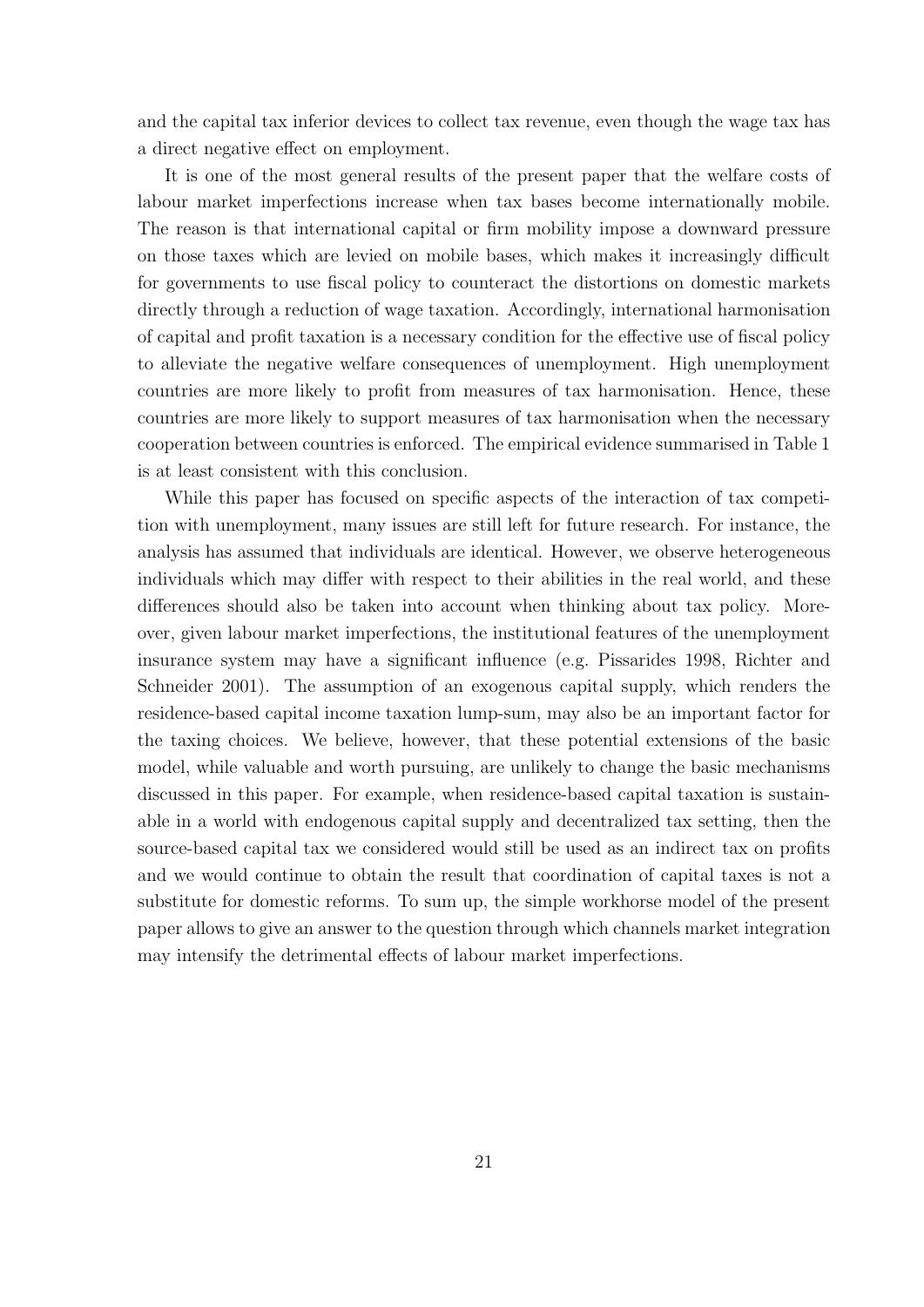|             | Unemploy- | Total em- | Employment in     | (3)/(2)           | Rank           | Value-added in   | Value-added in  | (7)/(6) | Rank           |
|-------------|-----------|-----------|-------------------|-------------------|----------------|------------------|-----------------|---------|----------------|
|             | ment rate | ployment  | 'Financial        |                   |                | current domestic | 'Financial      |         |                |
|             |           |           | Intermediation'   |                   |                | prices           | Intermediation' |         |                |
| Country     | (1)       | (2)       | $\left( 3\right)$ | $\left( 4\right)$ | (5)            | (6)              | 7)              | (8)     | (9)            |
| Austria     | 4.3       | 3598      | 109.8             | 0.031             | 9              | 2461187          | 168015          | 0.068   | $\overline{4}$ |
| Belgium     | 11.7      | 3802.3    | 130.4             | 0.034             | 6              | 8483500          | 587058          | 0.069   | 3              |
| Denmark     | $5.5\,$   | 2692      | 74                | 0.027             | 11             | 1026371          | 51270           | 0.050   | 9              |
| Finland     | 11.4      | 2183.6    | 41                | 0.019             | 16             | 609714           | 20956           | 0.034   | 14             |
| France      | 12.0      | 23155.5   | 750.2             | 0.032             | 8              | 7852505          | 354706          | 0.045   | 11             |
| Germany     | 9.3       | 37540     | 1256              | 0.033             |                | 3547540          | 169500          | 0.048   | 10             |
| Greece      | 11.5      | 3921      | 82                | 0.021             | 15             | 32635985         | 1445873         | 0.044   | 12             |
| Ireland     | 7.8       | 1155.3    | 57.8              | 0.050             | 3              | 54461.4          | 2037.1          | 0.037   | 15             |
| Italy       | 11.9      | 22914.5   | 633.4             | 0.028             | 10             | 1920288          | 115770          | 0.060   | 6              |
| Luxembourg  | 2.3       | 237       | 24                | 0.101             |                | 666118           | 137717          | 0.207   |                |
| Netherlands | 4.3       | 6173.1    | 246.2             | 0.040             | 5              | 717501           | 42097           | 0.059   |                |
| Portugal    | 5.0       | 4655.7    | 101.3             | 0.022             | 13             | 17459926         | 145489          | 0.008   | 16             |
| Spain       | 18.8      | 14123.5   | 343.7             | 0.024             | 12             | 82872.1          | 4370            | 0.053   | 8              |
| Sweden      | 8.5       | 4072      | 87                | 0.021             | 14             | 1615329          | 66490           | 0.041   | 13             |
| Switzerland | 3.5       | 3841      | 201               | 0.052             | $\overline{2}$ | 376974           | 27000           | 0.072   | $\overline{2}$ |
| UK          | 6.2       | 27005     | 1198              | 0.044             | 4              | 755297           | 46199           | 0.061   | 5              |

# **A Appendix: Data sources for Table 1**

#### Sources:

Unemployment rate: OECD (2001), Labour Force Statistics, 1980-2000. Tables II, unemployed in <sup>1998</sup> as share of civilian labour force.

Total employment and Employment in 'Financial Intermediation': OECD (2002), National Accounts of OECD Countries, Vol. 2, 1989-2000. Tables 9, Total employment in thousand persons. For Austria, Italy, the Netherlands, Portugal and Spain: full time equivalents are available and used. For Ireland only figures for employees are available. For Switzerland and the UK, data for civilian employees are used, obtained from OECD (2001), Labour Force Statistics, 1980-2000, Tables IV.

Value-added and value-added in 'Financial Intermediation': OECD (2002), National Accounts of OECD Countries, Vol. 2, 1989-2000. Tables 7. Gross value-added in 1998; Sweden (1996). Data are in current local currency (in millions, except Italy, Spain; billions). For Switzerland, the value-added for 'Financial Intermediation'has been estimated to be 25% of the sector 'Financial Intermediation, Real Estate, Renting and Business Activities' since data for 'Financial Intermediation' are not available. (OECD (2001), Labour Force Statistics, 1980-2000, p. 275).

Shares and Ranks: own calculations. Countries with ranks 1-5 (6-10/11-16) are found in the first (second/third) column of rows three (number of employees) and four (value-added) of Table <sup>1</sup> in the main text of Section 1.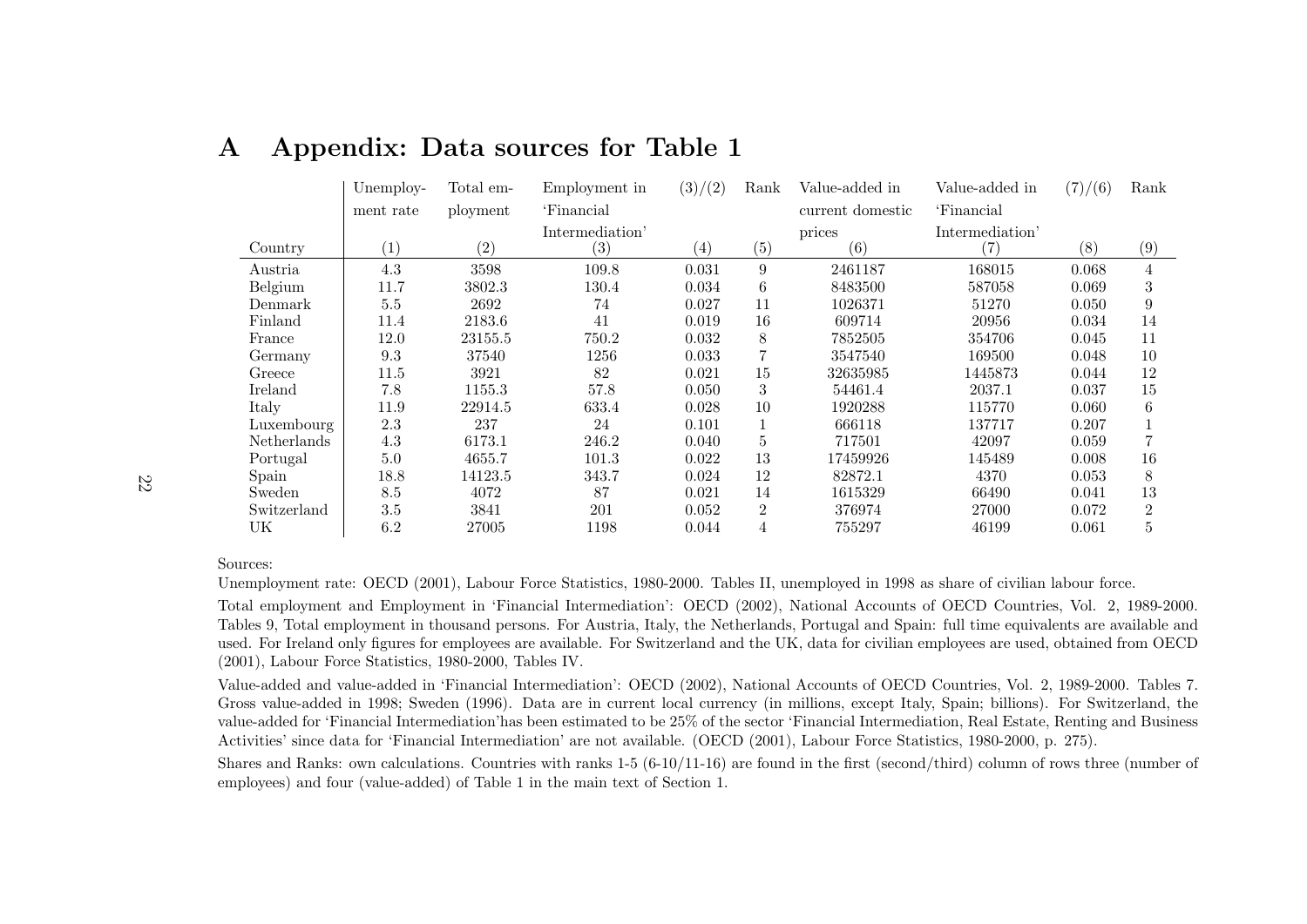# **B Appendix: Firm mobility**

The equilibrium condition for the labour market is  $b\kappa n = a(1-\kappa n)$ . Using this condition in equation (6) of the main text gives

$$
w = B + \bar{e} + \frac{\bar{e}}{c} \left( \frac{b}{1 - \kappa n} + R \right) + t^{w}.
$$
 (A.1)

Using  $(A.1)$  and proceeding along the lines described in the main text to derive  $(8)$  shows

$$
V^{en}(\bar{e}) = k + \frac{g + B + \pi}{R} + \frac{\bar{e}}{cR} \left( \frac{b \kappa n}{1 - \kappa n} + R \right) = V^{u}(\bar{e}) + \frac{\bar{e}}{c}.
$$
 (A.2)

From the profit definition and (A.1) we obtain the following first-order conditions

$$
(n): \t\bar{e}f_v - B - \bar{e} - \frac{\bar{e}}{c}\left(R + \frac{b}{1 - \kappa n}\right) - t^w = 0, \t(A.3a)
$$

(k): 
$$
f_k - R - t^s = 0.
$$
 (A.3b)

Differentiating (A.3), the definition of net profits and the arbitrage condition  $\bar{\pi} = \pi$ yields

$$
\begin{bmatrix}\n\bar{e} \left( \bar{e} f_{vv} - \frac{b\kappa}{c(\kappa n - 1)^2} \right) & \bar{e} f_{vk} & 0 & -\frac{b\upsilon}{c(n\kappa - 1)^2} \\
\bar{e} f_{vk} & f_{kk} & 0 & 0 \\
-\frac{b\upsilon\kappa}{c(n\kappa - 1)^2} & 0 & -1 & -\frac{b\upsilon\upsilon n}{c(1 - n\kappa)^2} \\
0 & 0 & 1 & 0\n\end{bmatrix}\n\begin{bmatrix}\ndn \\
dk \\
d\pi \\
d\kappa\n\end{bmatrix} = \n\begin{bmatrix}\n0 & 1 & 0 \\
1 & 0 & 0 \\
k & n & 1 \\
0 & 0 & 0\n\end{bmatrix}\n\begin{bmatrix}\ndt^s \\
dt^w \\
dt^p\n\end{bmatrix}.
$$
\n(A.4)

Inspection of the matrix on the l.h.s. of (A.4) shows that the determinant is strictly positive when gross profits are positive. The latter implies that the inequalities in (9) apply. This determinant is  $\tilde{H} := \bar{e}^2 \left( f_{vv} f_{kk} - f_{vk}^2 \right) \left( \frac{bvn}{c(1-\kappa)} \right)$  $\overline{c(1-\kappa n)^2}$  $\big) > 0$ . Applying Cramer's rule to (A.4) we get

$$
n_{t^{s}} = -\frac{b\beta}{c(1 - \kappa n)^{2}\tilde{H}}, \qquad n_{t^{p}} = -\frac{b\upsilon f_{kk}}{c(1 - \kappa n)^{2}\tilde{H}},
$$
  
\n
$$
k_{t^{s}} = \frac{b\upsilon \bar{e}\varrho}{c(1 - \kappa n)^{2}\tilde{H}}, \qquad k_{t^{p}} = \frac{b\upsilon \bar{e}f_{\upsilon k}}{c(1 - \kappa n)^{2}\tilde{H}},
$$
  
\n
$$
\kappa_{t^{s}} = -n_{t^{s}}\frac{\kappa}{n} + \kappa_{t^{w}}\frac{k(1 - \kappa n)^{2}}{n}, \qquad \kappa_{t^{p}} = \bar{e}^{\frac{bf_{kk}\kappa + c\bar{e}\omega(1 - \kappa n)^{2}}{c(1 - \kappa n)^{2}\tilde{H}},
$$
  
\n
$$
\kappa_{t^{w}} = \frac{\bar{e}^{2}\omega n}{\tilde{H}}, \qquad n_{t^{w}} = k_{t^{w}} = \pi_{t^{s}} = \pi_{t^{w}} = \pi_{t^{p}} = 0. \qquad (A.5)
$$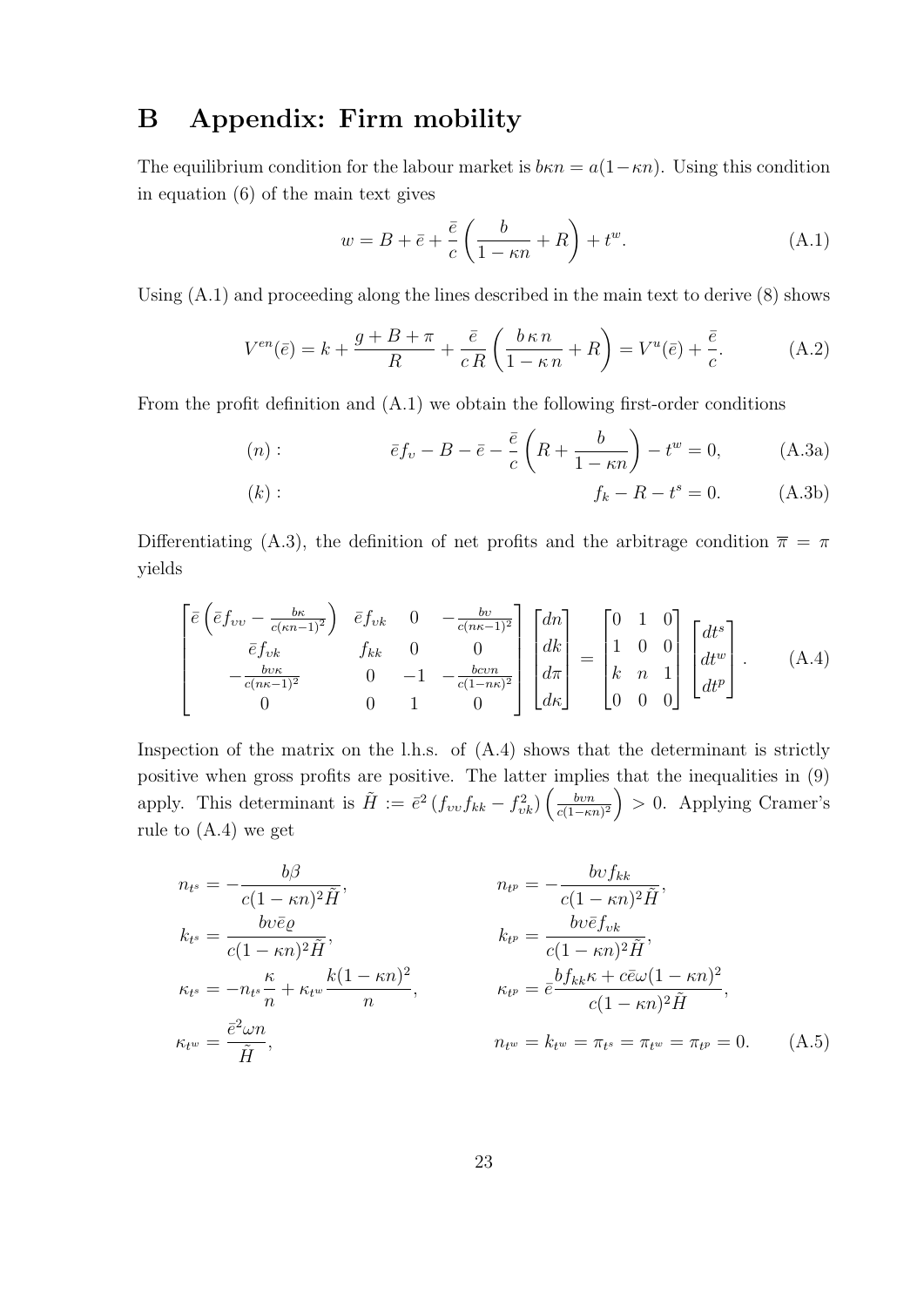# **References**

- Boeters, S., and K. Schneider (1999) 'Government versus union: the structure of optimal taxation in a unionized labor market.' FinanzArchiv 56, 174–187
- Bucovetsky, S., and J.D. Wilson (1991) 'Tax competition with two tax instruments.' Regional Science and Urban Economics 21, 333–350
- Burbidge, J.B., and G.M. Myers (1994) 'Population mobility and capital tax competition.' Regional Science and Urban Economics 24, 441–459
- Eggert, W., and M. Kolmar (2002) 'Residence-based capital taxation in a small open economy: why information is voluntarily exchanged and why it is not.' International Tax and Public Finance 9, 465–482
- European Commission (1998) 'Proposal for a council directive to ensure a minimum of effective taxation of savings income in the form of interest payments within the Community.' COM(1995) 295 final, Brussels
- (2001) 'Proposal for a council directive to ensure a minimum of effective taxation of savings income in the form of interest payments within the Community.' COM(2001) 400 final, Brussels
- Fuest, C., and B. Huber (1999) 'Tax coordination and unemployment.' International Tax and Public Finance 6, 7–26
- Fuest, C., B. Huber, and J. Mintz (2003) 'Capital mobility and tax competition: a survey.' CESifo working paper 956
- Genser, B., and A. Haufler (1996) 'On the optimal tax policy mix when consumers and firms are imperfectly mobile.' FinanzArchiv 53, 411–433
- Guesnerie, R., and J.-J. Laffont (1978) 'Taxing price makers.' Journal of Economic Theory 19, 423–455
- Haufler, A. (2001a) 'Regional integration and the development of tax systems in the European Union.' In Regionalism and Globalization: Theory and Practice, ed. L. Lahiri (Routledge), 261-282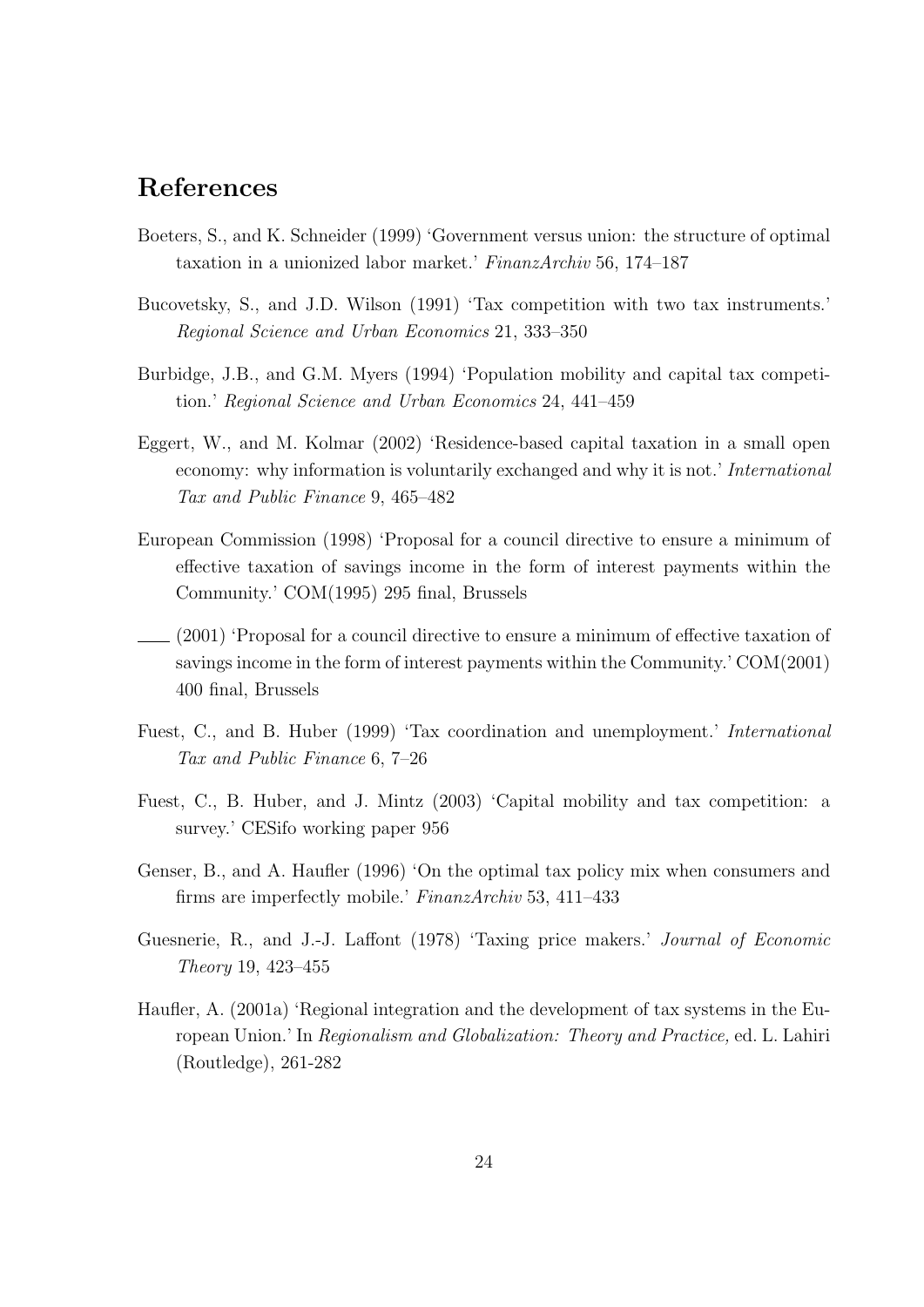(2001b) Taxation in a global economy (Cambridge University Press)

- Huizinga, H., and S. Nielsen (1997) 'Capital income and profit taxation with foreign ownership of firms.' Journal of International Economics 42, 149–165
- Huizinga, H., and S.B. Nielsen (2003) 'Withholding taxes or information exchange: How to tax international interest flows.' Journal of Public Economics 87, 39–72
- Kleven, H.J., and P.B. Sørensen (2003) 'Labour tax reform, the good jobs and the bad jobs.' Scandinavian Journal of Economics. forthcoming
- Konishi, H. (1990) 'Final and intermediate goods taxes in an oligopolistic economy with free entry.' Journal of Public Economics 42, 371–386
- Koskela, E., and R. Schöb (2002a) 'Optimal capital taxation in economies with unionised and competitive labour markets.' CESifo working paper 819
- (2002b) 'Optimal factor income taxation in the presence of unemployment.' Journal of Public Economic Theory 4, 387–404
- Lorz, O., and F. Stähler (2001) 'Who is afraid of capital mobility?' Journal of Economics 74, 79–101
- Myles, G.D. (1989) 'Ramsey tax rules for economies with imperfect competition.' Journal of Public Economics 38, 95–115
- Oates, W.E. (1999) 'An essay on fiscal federalism.' Journal of Economic Literature 37, 1120–1149
- Pissarides, C.A. (1998) 'The impact of employment tax cuts on unemployment and wages: the role of unemployment benefits and tax structure.' European Economic Review 42, 155–183
- Razin, A., and E. Sadka (1991) 'International tax competition and gains from tax harmonization.' Economics Letters 37, 69–76
- Richter, W., and K. Schneider (2001) 'Taxing mobile capital with labor market imperfections.' International Tax and Public Finance 8, 245–262
- Richter, W. F. (1994) 'The efficient allocation of local public factors in Tiebout's tradition.' Regional Science and Urban Economics 24, 323–340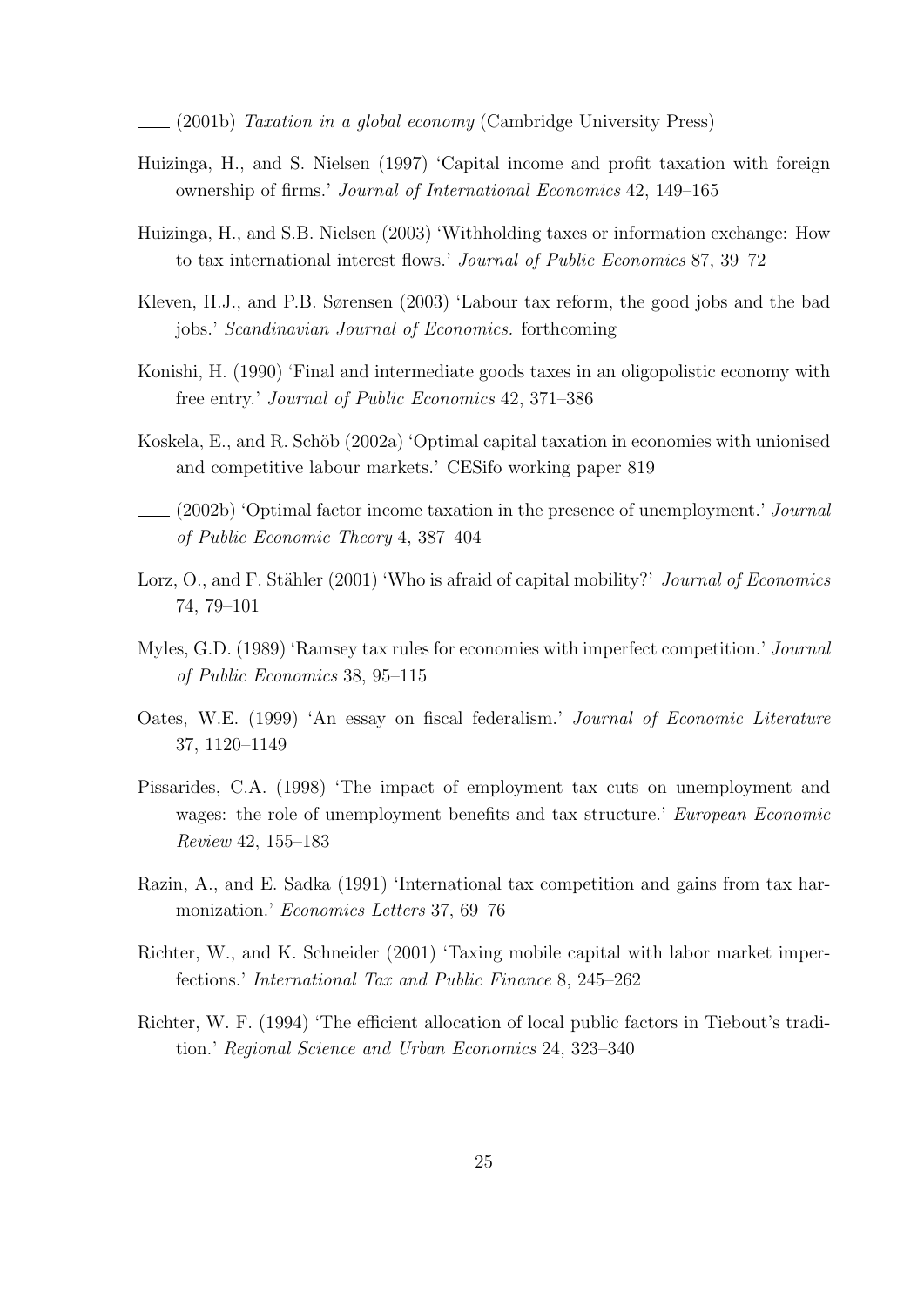- Richter, W. F., and D. Wellisch (1996) 'The provision of local public goods and factors in the presence of firm and household mobility.' Journal of Public Economics 60, 73–93
- Shapiro, C., and J. E. Stiglitz (1984) 'Equilibrium unemployment as a worker discipline device.' American Economic Review 74, 433–444
- Wellisch, D. (1995) Dezentrale Finanzpolitik bei hoher Mobilität (Tübingen: Mohr (Paul Siebeck))
- Wellisch, D. (1994) 'Interregional Spillovers in the Presence of Perfect and Imperfect Household Mobility.' Journal of Public Economics 55, 167–184
- Wilson, J.D. (1990) 'The optimal taxation of internationally mobile capital in an efficiency wage model.' In Taxation in the global economy, ed. A. Razin and J. Slemrod (Chicago: Chicago University Press) chapter 11, pp. 397–432
- (1999) 'Theories of tax competition.' National Tax Journal 52, 269–304